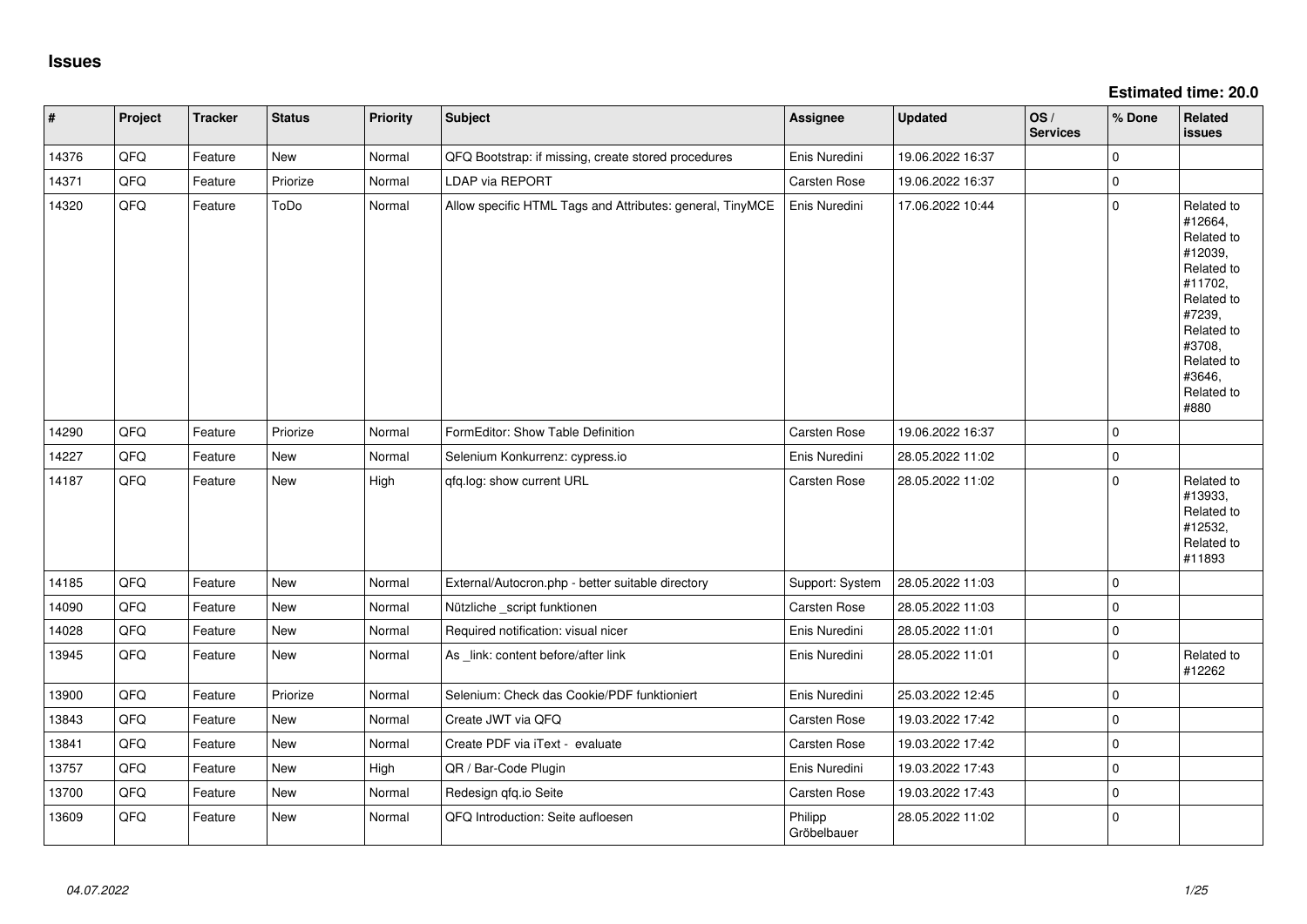| #     | Project | <b>Tracker</b> | <b>Status</b>              | <b>Priority</b> | <b>Subject</b>                                                                                                                        | <b>Assignee</b>     | <b>Updated</b>   | OS/<br><b>Services</b> | % Done      | Related<br>issues                                                      |
|-------|---------|----------------|----------------------------|-----------------|---------------------------------------------------------------------------------------------------------------------------------------|---------------------|------------------|------------------------|-------------|------------------------------------------------------------------------|
| 13608 | QFQ     | Feature        | Some day<br>maybe          | Normal          | Automatic Browser Language Redirect                                                                                                   | Enis Nuredini       | 17.06.2022 08:35 |                        | $\mathbf 0$ |                                                                        |
| 13566 | QFQ     | Feature        | Ready to sync<br>(develop) | Normal          | Delete config-example.qfq.php file                                                                                                    | <b>Carsten Rose</b> | 23.12.2021 09:25 |                        | $\pmb{0}$   |                                                                        |
| 13467 | QFQ     | Feature        | New                        | Normal          | ChangeLog Generator                                                                                                                   | <b>Carsten Rose</b> | 19.03.2022 17:46 |                        | $\pmb{0}$   | Related to<br>#11460                                                   |
| 13354 | QFQ     | Feature        | <b>New</b>                 | Normal          | Using Websocket in QFQ                                                                                                                | <b>Carsten Rose</b> | 10.11.2021 15:47 |                        | $\mathbf 0$ |                                                                        |
| 12679 | QFQ     | Feature        | New                        | Normal          | tablesorter: custom column width                                                                                                      | Carsten Rose        | 16.06.2021 11:10 |                        | $\pmb{0}$   |                                                                        |
| 12664 | QFQ     | Feature        | New                        | Normal          | TinyMCE: report/remove malicous HTML/JS Code                                                                                          | <b>Carsten Rose</b> | 19.03.2022 17:47 |                        | $\mathbf 0$ | Related to<br>#14320                                                   |
| 12630 | QFQ     | Feature        | In Progress                | Normal          | Input: date[time]: min / max values                                                                                                   | Enis Nuredini       | 20.06.2022 18:31 |                        | $\mathbf 0$ | Related to<br>#10096.<br>Related to<br>#14302,<br>Related to<br>#14303 |
| 12611 | QFQ     | Feature        | Some day<br>maybe          | Normal          | Refactoring: Bootstrap with Lazy Loading                                                                                              | Carsten Rose        | 08.06.2022 10:37 |                        | $\mathbf 0$ | Related to<br>#12490,<br>Related to<br>#10013,<br>Related to<br>#7732  |
| 12603 | QFQ     | Feature        | New                        | Normal          | Dropdown (Select), Radio, checkbox:<br>itemListAlways={{!SELECT key, value}}                                                          | Carsten Rose        | 19.03.2022 17:47 |                        | $\mathbf 0$ |                                                                        |
| 12556 | QFQ     | Feature        | <b>New</b>                 | Normal          | Pills Title: colored = static or dynamic on allrequiredgiven                                                                          | Benjamin Baer       | 19.03.2022 17:49 |                        | $\mathbf 0$ |                                                                        |
| 12544 | QFQ     | Feature        | New                        | High            | a) ' AS _link' new also as ' AS _format', b) sortierung via<br>'display: none;', c) '_format' benoeitgt nicht zwingend<br>u/U/p/m/z/d | Carsten Rose        | 14.12.2021 16:03 |                        | $\mathbf 0$ |                                                                        |
| 12532 | QFQ     | Feature        | <b>New</b>                 | High            | SIP-Parameter bei Seitenaufruf in Browser-Console<br>anzeigen                                                                         | <b>Carsten Rose</b> | 07.12.2021 17:19 |                        | $\mathbf 0$ | Related to<br>#11893,<br>Related to<br>#14187                          |
| 12504 | QFQ     | Feature        | Priorize                   | Normal          | sql.log: report fe.id                                                                                                                 | Carsten Rose        | 05.05.2021 22:09 |                        | 0           |                                                                        |
| 12503 | QFQ     | Feature        | Priorize                   | Normal          | Detect dangerous UPDATE statement with missing WHERE   Carsten Rose                                                                   |                     | 05.05.2021 22:09 |                        | 0           |                                                                        |
| 12490 | QFQ     | Feature        | New                        | Normal          | Loading Plugins in QFQ - see what tinymce does. (lazy<br>loading)                                                                     | Benjamin Baer       | 08.06.2022 10:37 |                        | 0           | Related to<br>#12611,<br>Related to<br>#10013,<br>Related to<br>#7732  |
| 12480 | QFQ     | Feature        | New                        | Normal          | If QFQ upgrade is running, block further request                                                                                      | Carsten Rose        | 03.05.2021 20:45 |                        | 0           |                                                                        |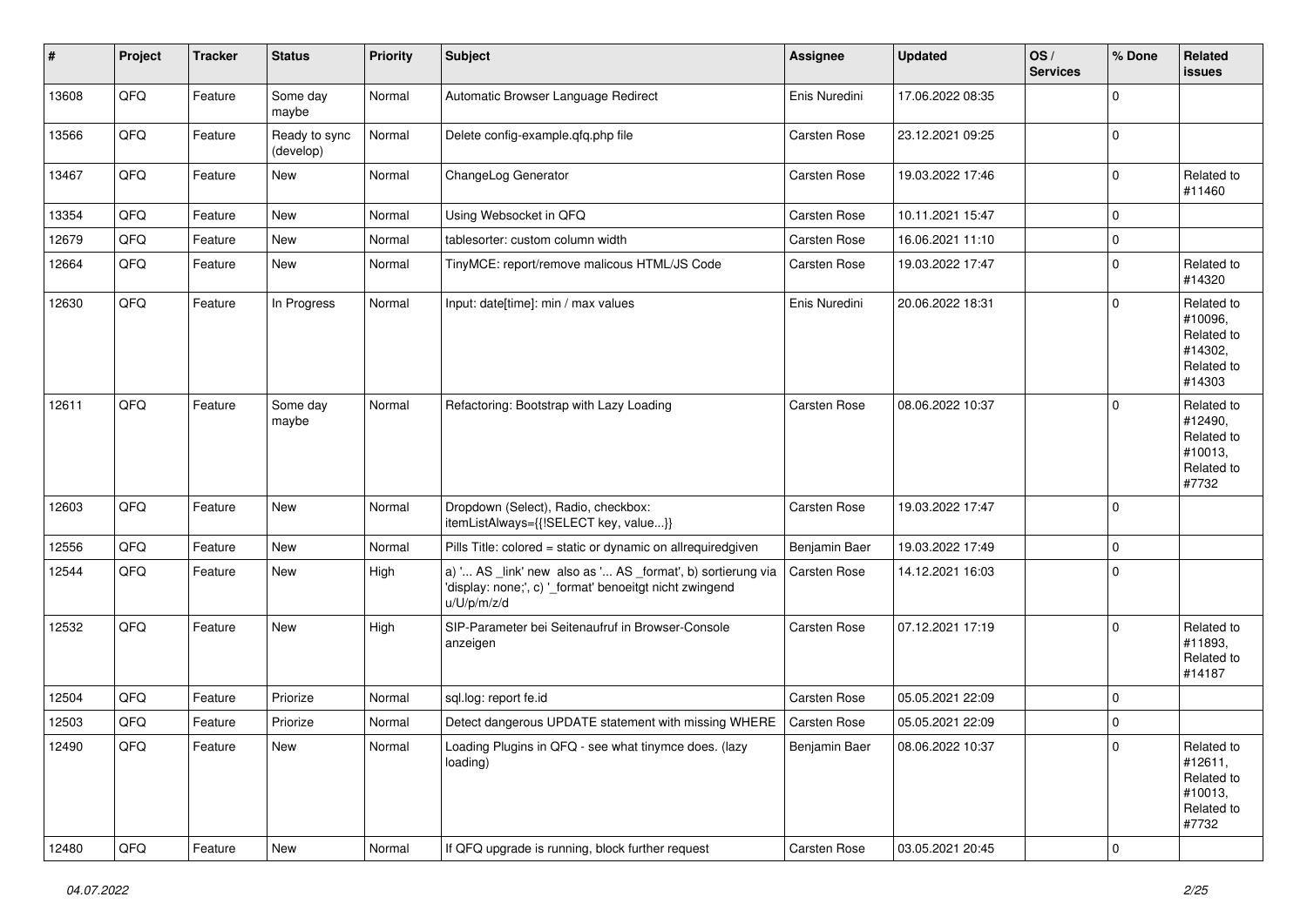| #     | Project | <b>Tracker</b> | <b>Status</b>     | <b>Priority</b> | <b>Subject</b>                                                                                                 | <b>Assignee</b>     | <b>Updated</b>   | OS/<br><b>Services</b> | % Done      | Related<br><b>issues</b>                                                    |
|-------|---------|----------------|-------------------|-----------------|----------------------------------------------------------------------------------------------------------------|---------------------|------------------|------------------------|-------------|-----------------------------------------------------------------------------|
| 12477 | QFQ     | Feature        | <b>New</b>        | Normal          | Support for refactoring: Form, FormElement, diverse<br>Tabellen/Spalten, tt-content Records                    | <b>Carsten Rose</b> | 03.05.2021 20:45 |                        | $\Omega$    |                                                                             |
| 12476 | QFQ     | Feature        | <b>New</b>        | Normal          | clearMe: a) should trigger 'dirty', b) sticky on textarea resize                                               | Benjamin Baer       | 04.01.2022 08:40 |                        | $\Omega$    | Related to<br>#9528                                                         |
| 12474 | QFQ     | Feature        | New               | Normal          | Check BaseConfigURL if it is given and the the last char is '/'                                                | Carsten Rose        | 03.05.2021 20:45 |                        | $\Omega$    |                                                                             |
| 12465 | QFQ     | Feature        | <b>New</b>        | Normal          | QFQ Function: use in FE to fill StoreRecord                                                                    | Carsten Rose        | 05.05.2021 21:58 |                        | $\mathbf 0$ |                                                                             |
| 12452 | QFQ     | Feature        | Priorize          | Normal          | BaseURL: alsways with '/' at the end                                                                           | Carsten Rose        | 19.06.2022 13:45 |                        | $\Omega$    | Related to<br>#10782                                                        |
| 12439 | QFQ     | Feature        | In Progress       | Normal          | TinyMCE Paste from Word & Character Count/Limit                                                                | Carsten Rose        | 05.05.2021 22:15 |                        | 0           |                                                                             |
| 12413 | QFQ     | Feature        | <b>New</b>        | Normal          | STORE TYPO3: enhance for {{be users.email:T}},<br>{{fe users.email:T}}                                         | <b>Carsten Rose</b> | 03.05.2021 20:45 |                        | $\Omega$    | Related to<br>#12412,<br>Related to<br>#10012                               |
| 12412 | QFQ     | Feature        | <b>New</b>        | Normal          | Action/Escape qualifier 'e' (empty), '0': if given, an empty<br>string (or '0') will be treated as 'not found' | Carsten Rose        | 08.05.2021 09:40 |                        | $\Omega$    | Related to<br>#12413,<br>Related to<br>#10012                               |
| 12400 | QFQ     | Feature        | New               | Normal          | Tutorial ist in QFQ Doku, Wird in der Suche gefunden, es<br>gibt aber kein Menupunkt - Inhalt ueberpruefen     | <b>Carsten Rose</b> | 03.05.2021 20:45 |                        | $\Omega$    |                                                                             |
| 12337 | QFQ     | Feature        | Some day<br>maybe | Normal          | Database.php: better caching                                                                                   | Carsten Rose        | 16.09.2021 15:10 |                        | $\Omega$    |                                                                             |
| 12330 | QFQ     | Feature        | <b>New</b>        | Normal          | Copy to input field / text area / TinyMCE                                                                      | Carsten Rose        | 07.04.2021 09:01 |                        | 0           |                                                                             |
| 12315 | QFQ     | Feature        | Some day<br>maybe | Normal          | Form History (Diffs) / Backups                                                                                 | Carsten Rose        | 16.09.2021 15:10 |                        | $\Omega$    |                                                                             |
| 12269 | QFQ     | Feature        | New               | Normal          | 2FA - Login                                                                                                    | Carsten Rose        | 03.05.2021 20:45 |                        | $\Omega$    |                                                                             |
| 12262 | QFQ     | Feature        | ToDo              | Normal          | Form buttons on top: more customable                                                                           | Enis Nuredini       | 17.06.2022 10:44 |                        | $\Omega$    | Related to<br>#13945, Has<br>duplicate<br>#4046, Has<br>duplicate<br>#10080 |
| 12186 | QFQ     | Feature        | <b>New</b>        | High            | TinyMCE Config für Objekte                                                                                     | <b>Carsten Rose</b> | 07.12.2021 17:19 |                        | $\Omega$    | <b>Blocks</b><br>#12632                                                     |
| 12163 | QFQ     | Feature        | New               | Normal          | Checkbox: table wrap                                                                                           | Carsten Rose        | 03.05.2021 20:51 |                        | $\Omega$    |                                                                             |
| 12162 | QFQ     | Feature        | New               | Normal          | FE.type=sendmail: personalized mailing (several mails) via<br>template                                         | <b>Carsten Rose</b> | 03.05.2021 20:45 |                        | $\Omega$    |                                                                             |
| 12156 | QFQ     | Feature        | New               | Normal          | Form: Optional disable 'leave page'                                                                            |                     | 03.05.2021 20:45 |                        | $\Omega$    |                                                                             |
| 12146 | QFQ     | Feature        | New               | Normal          | Autocron Job: Anzeigen wann der naechste Job ausgefuehrt<br>wird, resp das er nicht ausgefuehrt wird           | <b>Carsten Rose</b> | 15.03.2021 15:23 |                        | $\Omega$    |                                                                             |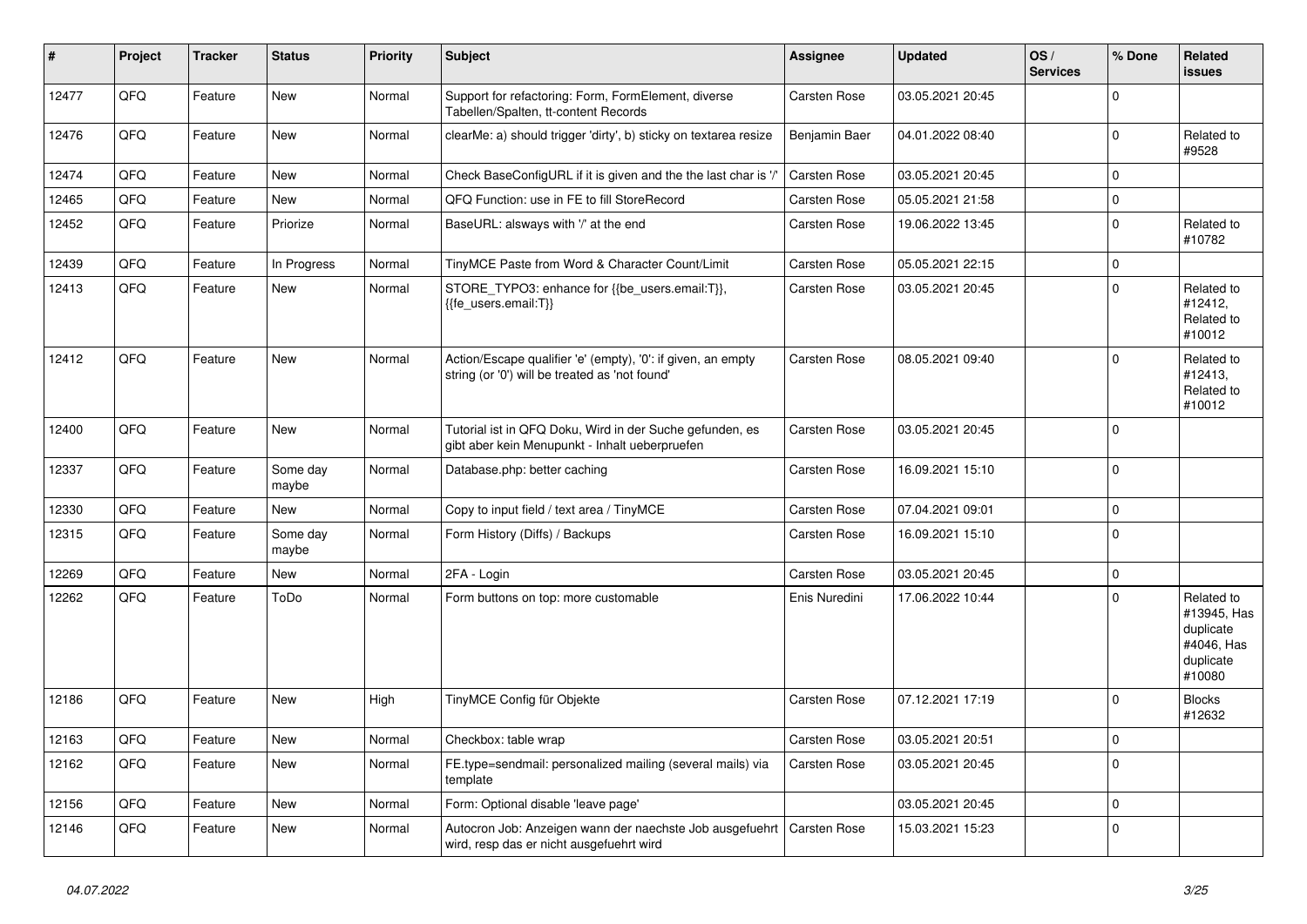| #     | Project | <b>Tracker</b> | <b>Status</b> | <b>Priority</b> | <b>Subject</b>                                                                                       | Assignee                                               | <b>Updated</b>   | OS/<br><b>Services</b> | % Done   | Related<br><b>issues</b>                      |                      |
|-------|---------|----------------|---------------|-----------------|------------------------------------------------------------------------------------------------------|--------------------------------------------------------|------------------|------------------------|----------|-----------------------------------------------|----------------------|
| 12135 | QFQ     | Feature        | <b>New</b>    | Normal          | Subrecord: Notiz                                                                                     |                                                        | 24.04.2021 16:58 |                        | $\Omega$ |                                               |                      |
| 12119 | QFQ     | Feature        | <b>New</b>    | Normal          | AS paged: error message missing if there ist no 'r' argument.                                        | <b>Carsten Rose</b>                                    | 03.05.2021 20:51 |                        | $\Omega$ |                                               |                      |
| 12109 | QFQ     | Feature        | <b>New</b>    | Normal          | Donwload Link: Plain, SIP, Persistent Link, Peristent SIP -<br>new notation                          | Carsten Rose                                           | 03.05.2021 20:45 |                        | $\Omega$ | Related to<br>#12085                          |                      |
| 12039 | QFQ     | Feature        | <b>New</b>    | Normal          | Missing htmlSpecialChar() in pre processing on form submit                                           |                                                        | 18.02.2021 00:09 |                        | $\Omega$ | Related to<br>#14320                          |                      |
| 12038 | QFQ     | Feature        | <b>New</b>    | Normal          | a) STORE VAR: filenameOnlyStripUnig, b) SP:<br>QSTRIPUNIQ()                                          |                                                        | 17.02.2021 23:55 |                        | $\Omega$ |                                               |                      |
| 12024 | QFQ     | Feature        | New           | Normal          | Excel Export: text columns by default decode<br>htmlspeciachar()                                     | Carsten Rose                                           | 17.02.2021 23:55 |                        | 0        | Related to<br>#12022                          |                      |
| 12023 | QFQ     | Feature        | New           | Normal          | MySQL Stored Precdure: QDECODESPECIALCHAR()                                                          | <b>Carsten Rose</b>                                    | 16.02.2021 11:16 |                        | $\Omega$ | Related to<br>#12022                          |                      |
| 11980 | QFQ     | Feature        | In Progress   | Normal          | protected verzeichnis MUSS geschützt werden                                                          | <b>Carsten Rose</b>                                    | 07.09.2021 13:30 |                        | $\Omega$ |                                               |                      |
| 11955 | QFQ     | Feature        | New           | Normal          | subrecord: new title option to set <th> attributes - e.g. to<br/>customize tablesorter options.</th> | attributes - e.g. to<br>customize tablesorter options. | Carsten Rose     | 03.05.2021 20:47       |          | $\Omega$                                      | Related to<br>#11775 |
| 11893 | QFQ     | Feature        | <b>New</b>    | High            | Broken SIP: a) only report one time, b) only report in main<br>column                                | Carsten Rose                                           | 12.05.2021 12:13 |                        | $\Omega$ | Related to<br>#12532,<br>Related to<br>#14187 |                      |
| 11892 | QFQ     | Feature        | New           | Normal          | tablesorter: columns with links are hard to order - new<br>qualifier 'Y: <ord>'</ord>                | Enis Nuredini                                          | 23.03.2022 09:22 |                        | $\Omega$ |                                               |                      |
| 11850 | QFQ     | Feature        | <b>New</b>    | Urgent          | Wizard Form: basierend auf einer Tabelle eine Form<br>anlegen.                                       |                                                        | 03.05.2021 21:12 |                        | $\Omega$ | Blocked by<br>#8082                           |                      |
| 11775 | QFQ     | Feature        | <b>New</b>    | Normal          | Subrecord Tooltip pro Feld                                                                           | Carsten Rose                                           | 18.12.2020 15:22 |                        | $\Omega$ | Related to<br>#11955                          |                      |
| 11747 | QFQ     | Feature        | New           | Normal          | Maintenance Page with Redirect                                                                       | Carsten Rose                                           | 03.05.2021 20:47 |                        | 0        | Related to<br>#11741                          |                      |
| 11716 | QFQ     | Feature        | <b>New</b>    | Normal          | Form an beliebiger Stelle im Report anzeigen                                                         |                                                        | 09.12.2020 09:47 |                        | $\Omega$ |                                               |                      |
| 11702 | QFQ     | Feature        | New           | Normal          | HTML Special Char makes no sense for 'allbut' if '&' is<br>forbidden                                 | <b>Carsten Rose</b>                                    | 07.12.2021 16:35 |                        | $\Omega$ | Related to<br>#5112,<br>Related to<br>#14320  |                      |
| 11535 | QFQ     | Feature        | <b>New</b>    | Normal          | Ability to create SQL columns in frontend QFQ forms                                                  |                                                        | 17.11.2020 12:11 |                        | $\Omega$ |                                               |                      |
| 11534 | QFQ     | Feature        | <b>New</b>    | Normal          | Report: Action on selected rows - Table batchprocessing<br>feature                                   |                                                        | 18.11.2020 08:15 |                        | $\Omega$ |                                               |                      |
| 11523 | QFQ     | Feature        | <b>New</b>    | Normal          | Mit dynamic Update erkennen, ob Upload gemacht wurde                                                 | <b>Carsten Rose</b>                                    | 13.11.2020 15:07 |                        | $\Omega$ | Related to<br>#9533                           |                      |
| 11516 | QFQ     | Feature        | New           | Normal          | Multi Page Form (Previous/Next Buttons)                                                              | <b>Carsten Rose</b>                                    | 16.03.2021 17:52 |                        | $\Omega$ |                                               |                      |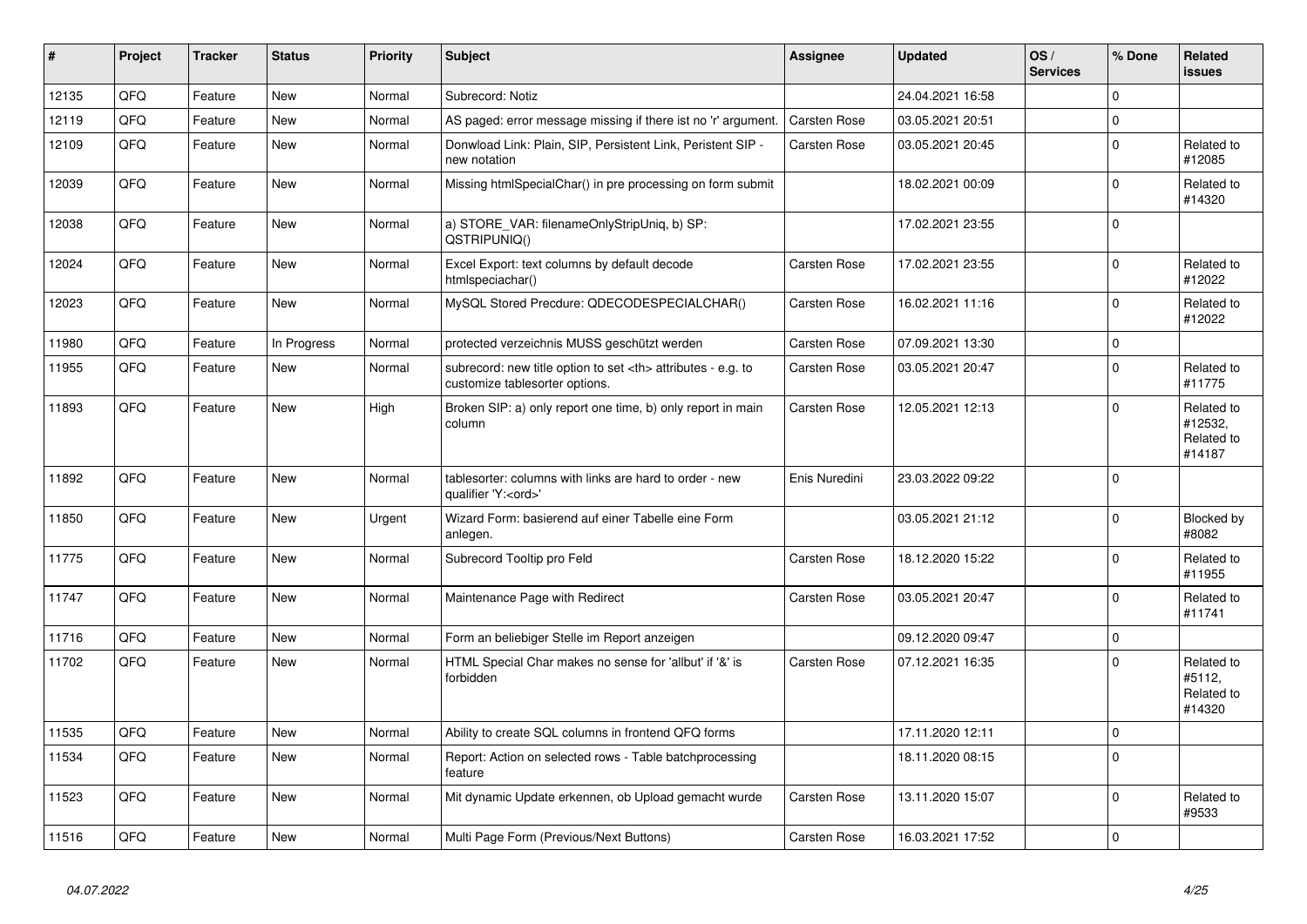| #     | Project | <b>Tracker</b> | <b>Status</b>     | <b>Priority</b> | Subject                                                                             | Assignee      | <b>Updated</b>   | OS/<br><b>Services</b> | % Done      | Related<br>issues                            |
|-------|---------|----------------|-------------------|-----------------|-------------------------------------------------------------------------------------|---------------|------------------|------------------------|-------------|----------------------------------------------|
| 11504 | QFQ     | Feature        | New               | Normal          | Dynamic Update: Button text update for 'Save',' Close' &<br>'Delete'                | Carsten Rose  | 12.11.2020 23:44 |                        | $\Omega$    |                                              |
| 11460 | QFQ     | Feature        | New               | Normal          | Easier creation of changelog: gitchangelog                                          | Carsten Rose  | 12.06.2021 10:20 |                        | $\mathbf 0$ | Related to<br>#13467                         |
| 11323 | QFQ     | Feature        | Some day<br>maybe | Normal          | Report Frontend Editor Modal + Codemirror                                           | Carsten Rose  | 16.09.2021 15:10 |                        | 0           | Related to<br>#11036                         |
| 11322 | QFQ     | Feature        | Some day<br>maybe | Normal          | Form Element JSON - (multiline parameter field)                                     | Carsten Rose  | 16.09.2021 15:10 |                        | $\mathbf 0$ |                                              |
| 11320 | QFQ     | Feature        | Priorize          | Normal          | Typo3 Version 10 support                                                            | Carsten Rose  | 05.05.2021 22:09 |                        | $\mathbf 0$ |                                              |
| 11217 | QFQ     | Feature        | Some day<br>maybe | Normal          | <b>Extend Script Functionality</b>                                                  | Carsten Rose  | 16.09.2021 15:10 |                        | $\mathbf 0$ |                                              |
| 11080 | QFQ     | Feature        | New               | Normal          | Send MQTT messages                                                                  | Carsten Rose  | 29.08.2020 19:49 |                        | $\mathbf 0$ |                                              |
| 11076 | QFQ     | Feature        | In Progress       | Normal          | SELECT  AS _websocket                                                               | Carsten Rose  | 30.08.2020 17:49 |                        | $\mathbf 0$ |                                              |
| 11036 | QFQ     | Feature        | Some day<br>maybe | Normal          | inline report editor permissions                                                    | Carsten Rose  | 16.09.2021 15:09 |                        | $\mathbf 0$ | Related to<br>#11323                         |
| 10996 | QFQ     | Feature        | New               | Normal          | Download video via sip: no seek                                                     | Carsten Rose  | 12.08.2020 14:18 |                        | $\mathbf 0$ |                                              |
| 10979 | QFQ     | Feature        | New               | Normal          | Ajax Calls an API - dataReport                                                      | Carsten Rose  | 11.05.2022 12:15 |                        | $\mathbf 0$ |                                              |
| 10976 | QFQ     | Feature        | New               | Normal          | Excel Export Verbesserungen                                                         | Carsten Rose  | 06.08.2020 10:56 |                        | $\mathbf 0$ |                                              |
| 10874 | QFQ     | Feature        | New               | Normal          | Erstellen eines Foreign Keys in der Tabelle "FormElement"                           |               | 13.07.2020 10:11 |                        | $\mathbf 0$ |                                              |
| 10819 | QFQ     | Feature        | New               | Normal          | Persistent SIP - second try                                                         | Carsten Rose  | 29.06.2020 23:02 |                        | $\Omega$    | Related to<br>#6261                          |
| 10782 | QFQ     | Feature        | Feedback          | Normal          | Tiny MCE: Image Upload                                                              | Enis Nuredini | 16.05.2022 23:16 |                        | $\mathbf 0$ | Related to<br>#12452                         |
| 10763 | QFQ     | Feature        | New               | Normal          | form accessed and submitted despite logout?                                         |               | 16.06.2020 11:43 |                        | $\mathbf 0$ |                                              |
| 10745 | QFQ     | Feature        | Some day<br>maybe | Normal          | <b>Tablesorter Excel Export</b>                                                     | Carsten Rose  | 16.09.2021 15:09 |                        | $\Omega$    |                                              |
| 10738 | QFQ     | Feature        | Some day<br>maybe | Normal          | CORS headers for external API requests                                              |               | 10.06.2020 14:00 |                        | $\Omega$    |                                              |
| 10716 | QFQ     | Feature        | Some day<br>maybe | Normal          | Business Logic mit Externen Skripten                                                | Carsten Rose  | 16.09.2021 15:10 |                        | $\mathbf 0$ | Related to<br>#10713,<br>Related to<br>#8217 |
| 10714 | QFQ     | Feature        | New               | Normal          | multi Table Form                                                                    | Carsten Rose  | 16.03.2021 18:44 |                        | $\mathbf 0$ |                                              |
| 10593 | QFQ     | Feature        | New               | Normal          | label2: text behind input element                                                   | Carsten Rose  | 16.05.2020 10:57 |                        | $\mathbf 0$ |                                              |
| 10569 | QFQ     | Feature        | Priorize          | Normal          | link _blank more safe                                                               | Enis Nuredini | 25.03.2022 12:44 |                        | $\mathbf 0$ |                                              |
| 10463 | QFQ     | Feature        | New               | Normal          | Report link: expliztes setzen von HTML Tags (Bedarf fuer<br>'data-selenium' & 'id') | Enis Nuredini | 23.03.2022 09:23 |                        | $\mathbf 0$ | Related to<br>#7648                          |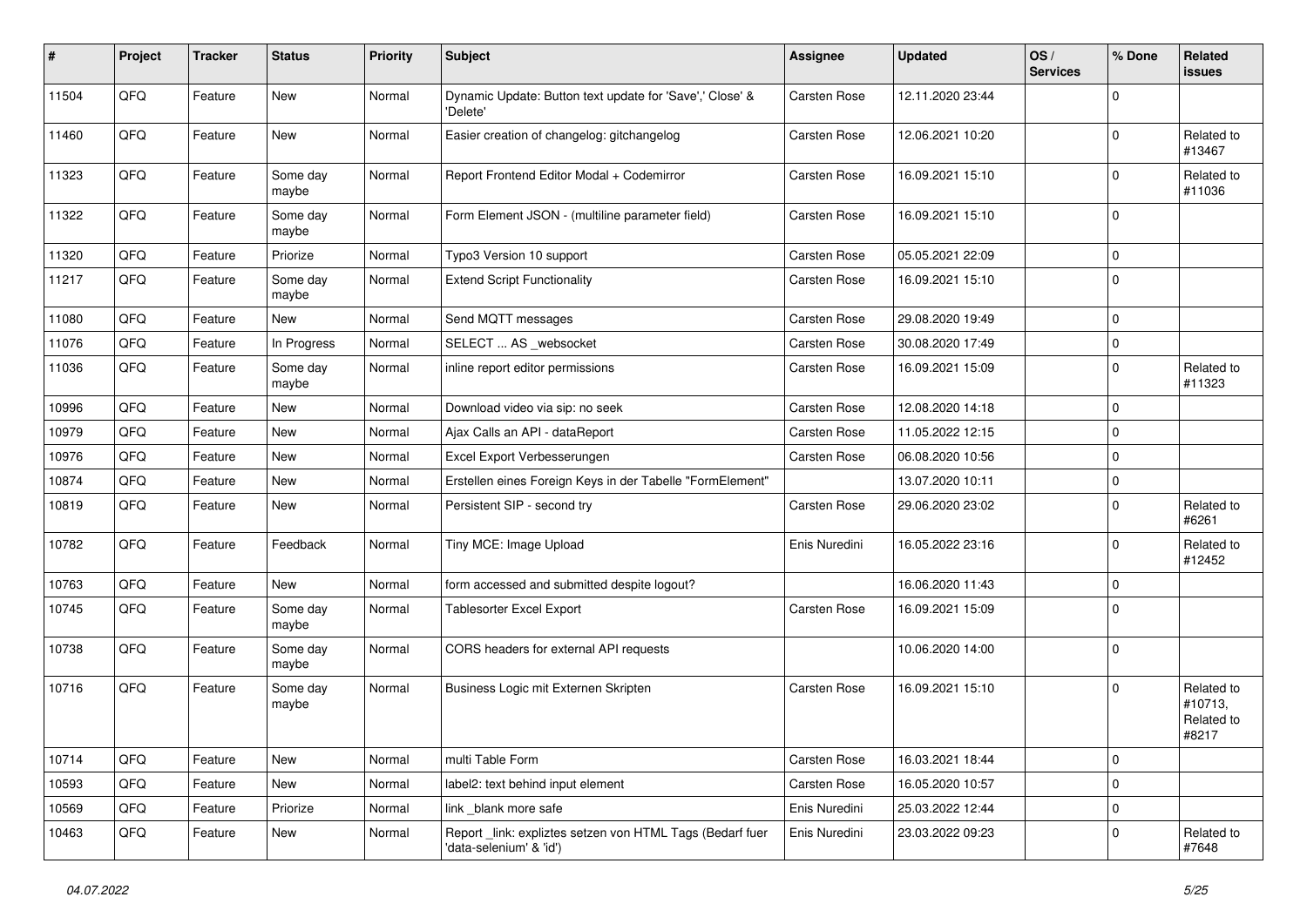| $\sharp$ | Project | <b>Tracker</b> | <b>Status</b>     | <b>Priority</b> | <b>Subject</b>                                                                           | Assignee            | <b>Updated</b>   | OS/<br><b>Services</b> | % Done      | Related<br>issues                                                      |
|----------|---------|----------------|-------------------|-----------------|------------------------------------------------------------------------------------------|---------------------|------------------|------------------------|-------------|------------------------------------------------------------------------|
| 10443    | QFQ     | Feature        | In Progress       | Normal          | Konzept_api / _live                                                                      | <b>Carsten Rose</b> | 07.05.2020 09:39 |                        | $\mathbf 0$ |                                                                        |
| 10384    | QFQ     | Feature        | New               | Normal          | Parameter Exchange QFQ Instances                                                         |                     | 07.05.2020 09:38 |                        | $\pmb{0}$   |                                                                        |
| 10345    | QFQ     | Feature        | New               | Normal          | Templates - Patterns QFQ Style                                                           |                     | 03.05.2021 21:01 |                        | $\mathbf 0$ | Related to<br>#10713                                                   |
| 10124    | QFQ     | Feature        | Feedback          | Normal          | qfq AAI-Login                                                                            | Karin Niffeler      | 07.05.2020 09:36 |                        | $\pmb{0}$   |                                                                        |
| 10119    | QFQ     | Feature        | New               | Normal          | Dropdown (selectlist) & TypeAhead: format and catagorize<br>list                         | <b>Carsten Rose</b> | 07.05.2020 09:36 |                        | $\mathbf 0$ |                                                                        |
| 10116    | QFQ     | Feature        | Some day<br>maybe | Normal          | TypeAhead: Tag - show inside 'input' element                                             | Carsten Rose        | 16.09.2021 15:09 |                        | $\mathbf 0$ |                                                                        |
| 10114    | QFQ     | Feature        | <b>New</b>        | High            | Symbol (Link): 'G:' (Glyphicon) replaced by 'i:' (icon)                                  |                     | 07.12.2021 17:19 |                        | $\mathbf 0$ | Related to<br>#3797,<br>Related to<br>#4194                            |
| 10095    | QFQ     | Feature        | Some day<br>maybe | Normal          | Generic Gitlab Integration into QFQ                                                      | <b>Carsten Rose</b> | 16.09.2021 15:10 |                        | $\mathbf 0$ |                                                                        |
| 10080    | QFQ     | Feature        | <b>New</b>        | Normal          | Popup on 'save' / 'close': configure dialog (answer<br>yes/no/cancle/)                   | Carsten Rose        | 28.03.2021 20:52 |                        | $\mathbf 0$ | Is duplicate<br>of #12262                                              |
| 10015    | QFQ     | Feature        | Priorize          | Normal          | Monospace in Textarea                                                                    | Carsten Rose        | 03.02.2020 13:40 |                        | $\mathbf 0$ |                                                                        |
| 10014    | QFQ     | Feature        | New               | Normal          | Manual.rst: describe behaviour and process order of<br>fillStoreVar, slaveId, sqlBefore, | Carsten Rose        | 01.02.2020 22:31 |                        | $\Omega$    |                                                                        |
| 10013    | QFQ     | Feature        | Some day<br>maybe | Normal          | FE.typ=editor: CodeMirror                                                                | <b>Carsten Rose</b> | 08.06.2022 10:37 |                        | $\mathbf 0$ | Related to<br>#12611,<br>Related to<br>#12490,<br>Related to<br>#7732  |
| 10012    | QFQ     | Feature        | Priorize          | Normal          | redirectAllMailTo: {{beEmail:T}}                                                         | <b>Carsten Rose</b> | 08.05.2021 09:54 |                        | $\mathbf 0$ | Related to<br>#12412,<br>Related to<br>#12413,<br>Related to<br>#10011 |
| 10011    | QFQ     | Feature        | Priorize          | Normal          | Offer new STORE_TYPO3 Variable 'beUser', 'beEmail'                                       | <b>Carsten Rose</b> | 08.05.2021 09:51 |                        | $\mathbf 0$ | Related to<br>#10012,<br>Related to<br>#12511                          |
| 10005    | QFG     | Feature        | Priorize          | Normal          | Report / special column name:  AS _calendar                                              | Carsten Rose        | 03.06.2020 17:28 |                        | $\mathsf 0$ |                                                                        |
| 10003    | QFQ     | Feature        | Priorize          | Normal          | fieldset: stronger visualize group                                                       | Benjamin Baer       | 12.02.2020 08:13 |                        | $\pmb{0}$   |                                                                        |
| 9983     | QFQ     | Feature        | New               | Normal          | Report Notation: new keyword 'range'                                                     | Carsten Rose        | 01.02.2020 15:55 |                        | 0           |                                                                        |
| 9968     | QFG     | Feature        | Priorize          | Normal          | Tooltip in Links for Developer                                                           | Carsten Rose        | 01.02.2020 23:17 |                        | $\pmb{0}$   |                                                                        |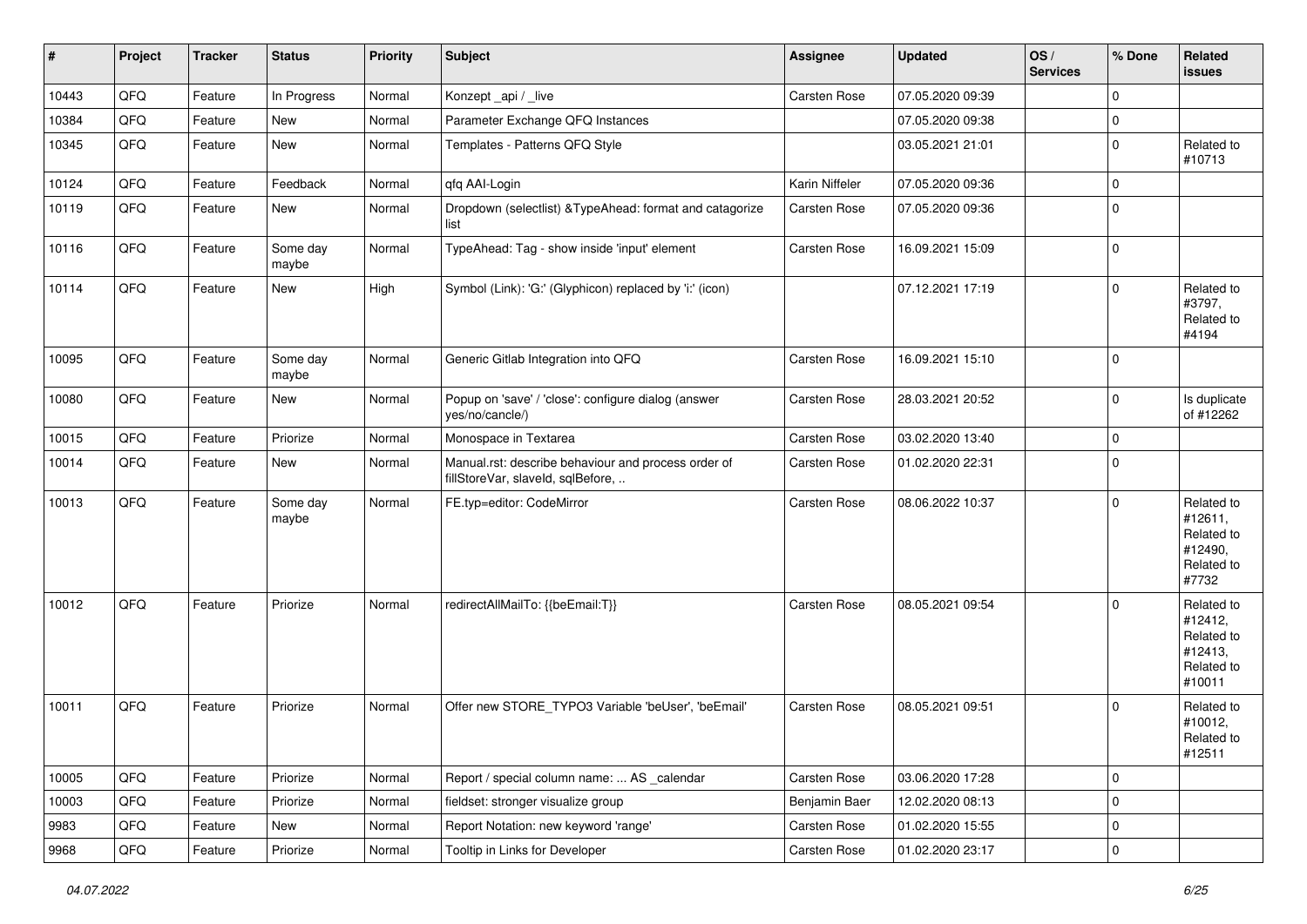| #    | Project | <b>Tracker</b> | <b>Status</b>     | <b>Priority</b> | <b>Subject</b>                                                                                                                        | <b>Assignee</b>     | <b>Updated</b>   | OS/<br><b>Services</b> | % Done      | Related<br>issues                                                    |
|------|---------|----------------|-------------------|-----------------|---------------------------------------------------------------------------------------------------------------------------------------|---------------------|------------------|------------------------|-------------|----------------------------------------------------------------------|
| 9928 | QFQ     | Feature        | Priorize          | Normal          | SpecialColumnName: a) Deprecated: ' AS "_+tag " ', b)<br>New: ' AS "_ <tag1><tag2>"'</tag2></tag1>                                    | <b>Carsten Rose</b> | 01.02.2020 23:17 |                        | $\mathbf 0$ | Related to<br>#9929                                                  |
| 9927 | QFQ     | Feature        | New               | Normal          | QFQ Update: a) Update nur machen wenn BE User<br>eingeloggt ist., b) Bei Fehler genaue Meldung welcher<br>Updateschritt Probleme hat. | <b>Carsten Rose</b> | 22.01.2020 12:59 |                        | $\mathbf 0$ |                                                                      |
| 9900 | QFQ     | Feature        | Priorize          | Normal          | Generic API Call: tt-content record >> JSON                                                                                           | <b>Carsten Rose</b> | 01.02.2020 10:13 |                        | $\mathbf 0$ |                                                                      |
| 9853 | QFQ     | Feature        | <b>New</b>        | Normal          | Check das SQL / QFQ / Mail Logfile geschrieben wird                                                                                   |                     | 09.01.2020 11:15 |                        | $\mathbf 0$ |                                                                      |
| 9811 | QFQ     | Feature        | New               | Normal          | Report: tag every n'th row                                                                                                            | Carsten Rose        | 01.02.2020 23:22 |                        | $\mathbf 0$ |                                                                      |
| 9781 | QFQ     | Feature        | <b>New</b>        | Normal          | Button: CSS class to make buttons smaller                                                                                             | Carsten Rose        | 01.02.2020 23:22 |                        | $\mathbf 0$ |                                                                      |
| 9777 | QFQ     | Feature        | New               | Normal          | Logging QFQ Variables                                                                                                                 | Carsten Rose        | 16.12.2019 17:17 |                        | $\mathbf 0$ |                                                                      |
| 9707 | QFQ     | Feature        | New               | Normal          | SIP security: encode pageld and check pageld on decode                                                                                | <b>Carsten Rose</b> | 01.02.2020 23:22 |                        | $\mathbf 0$ |                                                                      |
| 9706 | QFQ     | Feature        | New               | Normal          | Multi File Upload (hidden template group)                                                                                             | <b>Carsten Rose</b> | 01.02.2020 23:22 |                        | $\mathbf 0$ | Related to<br>#7521,<br>Related to<br>#5562,<br>Related to<br>#13330 |
| 9704 | QFQ     | Feature        | Some day<br>maybe | Normal          | Thumbnails Generieren beim Splitten von PDF Files                                                                                     | Carsten Rose        | 11.12.2019 16:01 |                        | $\mathbf 0$ |                                                                      |
| 9668 | QFQ     | Feature        | Priorize          | Normal          | Form.mode: rename 'hidden' to 'hide'                                                                                                  | <b>Carsten Rose</b> | 05.05.2021 22:14 |                        | $\mathbf 0$ | Related to<br>#6437                                                  |
| 9602 | QFQ     | Feature        | New               | Normal          | Form definition as JSON                                                                                                               | Carsten Rose        | 01.02.2020 23:21 |                        | $\mathbf 0$ | Related to<br>#9600                                                  |
| 9579 | QFQ     | Feature        | Some day<br>maybe | Normal          | Multiform with Process Row                                                                                                            | <b>Carsten Rose</b> | 11.12.2019 16:01 |                        | $\mathbf 0$ |                                                                      |
| 9548 | QFQ     | Feature        | Feedback          | High            | FormElement: Pattern mismatch - optional report only on<br>focus lost                                                                 | Benjamin Baer       | 03.05.2021 21:14 |                        | $\mathbf 0$ |                                                                      |
| 9537 | QFQ     | Feature        | <b>New</b>        | Normal          | FormEditor: Edit fieldset in FrontEnd                                                                                                 | Carsten Rose        | 01.02.2020 23:22 |                        | $\mathbf 0$ |                                                                      |
| 9394 | QFQ     | Feature        | Priorize          | Normal          | REST: allow for non numerical ids in get requests                                                                                     | Carsten Rose        | 05.05.2021 22:10 |                        | $\mathbf 0$ |                                                                      |
| 9352 | QFQ     | Feature        | New               | Normal          | FE 'Native' fire slaveld, sqlAfter, sqlIns                                                                                            | Carsten Rose        | 01.02.2020 23:22 |                        | $\mathbf 0$ |                                                                      |
| 9348 | QFQ     | Feature        | New               | Normal          | defaultThumbnailSize: pre render thumbnails                                                                                           | Carsten Rose        | 12.06.2021 09:05 |                        | $\mathbf 0$ |                                                                      |
| 9346 | QFQ     | Feature        | Priorize          | Normal          | beforeSave: check if an upload is given                                                                                               | <b>Carsten Rose</b> | 11.06.2021 21:18 |                        | $\Omega$    |                                                                      |
| 9221 | QFQ     | Feature        | New               | Normal          | typeAhead: Zeichenlimite ausschalten                                                                                                  | Carsten Rose        | 29.06.2022 22:36 |                        | $\mathbf 0$ |                                                                      |
| 9208 | QFQ     | Feature        | New               | Normal          | Manage 'recent' records                                                                                                               | Carsten Rose        | 01.02.2020 23:22 |                        | $\mathbf 0$ |                                                                      |
| 9136 | QFG     | Feature        | New               | Normal          | Create ZIP files with dynamic PDFs                                                                                                    | Carsten Rose        | 01.02.2020 23:22 |                        | $\mathbf 0$ |                                                                      |
| 9135 | QFQ     | Feature        | Priorize          | Normal          | Progress Bar generic / replace old hourglass download<br>popup                                                                        | Benjamin Baer       | 03.01.2022 07:43 |                        | 0           |                                                                      |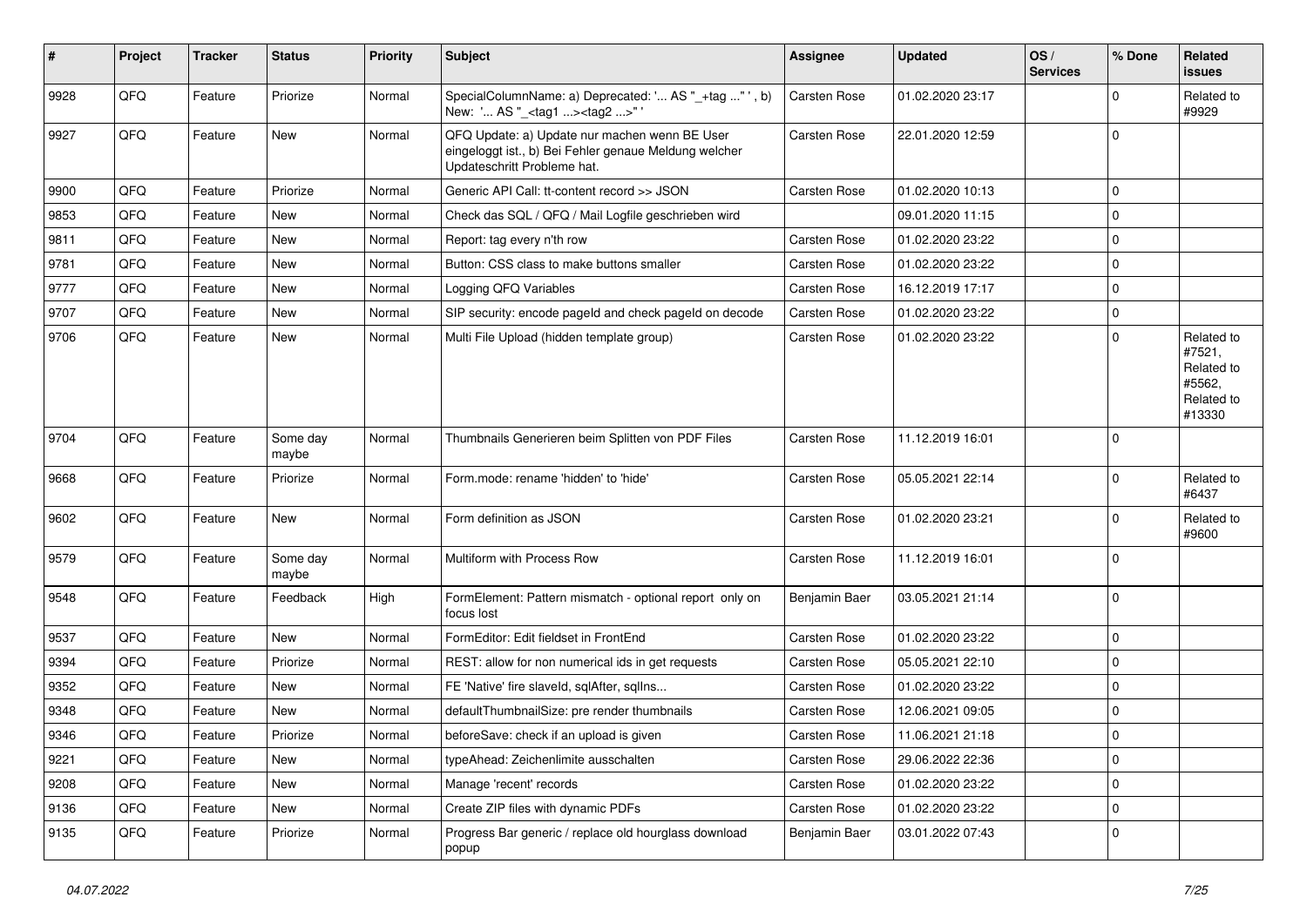| #    | Project | <b>Tracker</b> | <b>Status</b>     | <b>Priority</b> | <b>Subject</b>                                                                                         | <b>Assignee</b>     | <b>Updated</b>   | OS/<br><b>Services</b> | % Done      | Related<br>issues    |
|------|---------|----------------|-------------------|-----------------|--------------------------------------------------------------------------------------------------------|---------------------|------------------|------------------------|-------------|----------------------|
| 9130 | QFQ     | Feature        | Some day<br>maybe | Normal          | tablesorter: Automatic Row numbering / Zeilenummer                                                     | Benjamin Baer       | 01.02.2020 23:22 |                        | $\Omega$    |                      |
| 9129 | QFQ     | Feature        | New               | Normal          | sqlValidate: Message as notification, not as error                                                     | <b>Carsten Rose</b> | 01.02.2020 23:22 |                        | $\Omega$    | Related to<br>#9128  |
| 9128 | QFQ     | Feature        | New               | Normal          | Error Message: not replaced variables- a) replace back to<br>'{{', b) underline                        | <b>Carsten Rose</b> | 01.02.2020 23:22 |                        | $\Omega$    | Related to<br>#9129  |
| 9052 | QFQ     | Feature        | Feedback          | High            | Report: CodeMirror with SQL Syntax Highlight in FE                                                     | Enis Nuredini       | 08.06.2022 10:25 |                        | 0           |                      |
| 8975 | QFQ     | Feature        | New               | Normal          | Report Notation: 2.0                                                                                   | Carsten Rose        | 01.02.2020 23:22 |                        | $\Omega$    | Related to<br>#8963  |
| 8963 | QFQ     | Feature        | Priorize          | Normal          | Setting values in a store: flexible way                                                                | Carsten Rose        | 05.05.2021 22:10 |                        | $\mathbf 0$ | Related to<br>#8975  |
| 8962 | QFQ     | Feature        | New               | High            | allow for form fields with identical names                                                             | <b>Carsten Rose</b> | 03.05.2021 21:14 |                        | $\Omega$    |                      |
| 8894 | QFQ     | Feature        | Some day<br>maybe | Normal          | Documentation Tags Usable in QFQ Application                                                           | <b>Carsten Rose</b> | 11.12.2019 16:01 |                        | $\Omega$    |                      |
| 8892 | QFQ     | Feature        | Some day<br>maybe | Normal          | Display and Edit SQL Comments in Form Editor                                                           | Carsten Rose        | 11.12.2019 16:01 |                        | $\Omega$    |                      |
| 8806 | QFQ     | Feature        | New               | Normal          | SQL Function nl2br                                                                                     | <b>Carsten Rose</b> | 01.02.2020 23:22 |                        | $\mathbf 0$ |                      |
| 8719 | QFQ     | Feature        | New               | Normal          | extraButtonLock: add support for 0/1                                                                   | <b>Carsten Rose</b> | 01.02.2020 23:22 |                        | 0           |                      |
| 8702 | QFQ     | Feature        | New               | Normal          | Load Record which is locked: missing user info                                                         | Carsten Rose        | 11.12.2019 16:16 |                        | $\Omega$    | Related to<br>#9789  |
| 8586 | QFQ     | Feature        | Some day<br>maybe | Normal          | QFQ: Enhance Error message for 'record not found'                                                      | <b>Carsten Rose</b> | 16.09.2021 15:10 |                        | $\Omega$    |                      |
| 8585 | QFQ     | Feature        | Priorize          | Normal          | Enhance Error message for 'unknown form'                                                               | <b>Carsten Rose</b> | 01.02.2020 10:13 |                        | $\mathbf 0$ |                      |
| 8584 | QFQ     | Feature        | Priorize          | Normal          | FE 'Action' - never assign to Container (except Template<br>Group)                                     | <b>Carsten Rose</b> | 01.02.2020 10:13 |                        | $\Omega$    |                      |
| 8520 | QFQ     | Feature        | Some day<br>maybe | Normal          | Bring QFQ to Composer                                                                                  | Carsten Rose        | 16.09.2021 15:10 |                        | $\mathbf 0$ |                      |
| 8336 | QFQ     | Feature        | New               | Normal          | Form > modified > Close New: a) Optional disable popup, b)<br>custom text, c) mode on save: close stay | <b>Carsten Rose</b> | 01.02.2020 23:22 |                        | $\mathbf 0$ | Related to<br>#8335  |
| 8277 | QFQ     | Feature        | Priorize          | Normal          | fe.parameter.default=                                                                                  | <b>Carsten Rose</b> | 01.02.2020 23:17 |                        | $\Omega$    | Related to<br>#8113  |
| 8217 | QFQ     | Feature        | New               | Normal          | if-elseif-else construct                                                                               | Carsten Rose        | 16.03.2021 18:41 |                        | $\mathbf 0$ | Related to<br>#10716 |
| 8204 | QFQ     | Feature        | Priorize          | High            | Position 'required mark'                                                                               | Carsten Rose        | 16.06.2021 13:44 |                        | $\mathbf 0$ |                      |
| 8187 | QFQ     | Feature        | New               | Normal          | Subrecord: enable/hide new button - make new/edit/delete<br>customizeable.                             | Carsten Rose        | 06.03.2021 18:44 |                        | $\mathbf 0$ | Related to<br>#11326 |
| 8101 | QFG     | Feature        | Some day<br>maybe | Normal          | Password hash: support further hashing methods                                                         | Carsten Rose        | 16.09.2021 15:10 |                        | $\mathbf 0$ |                      |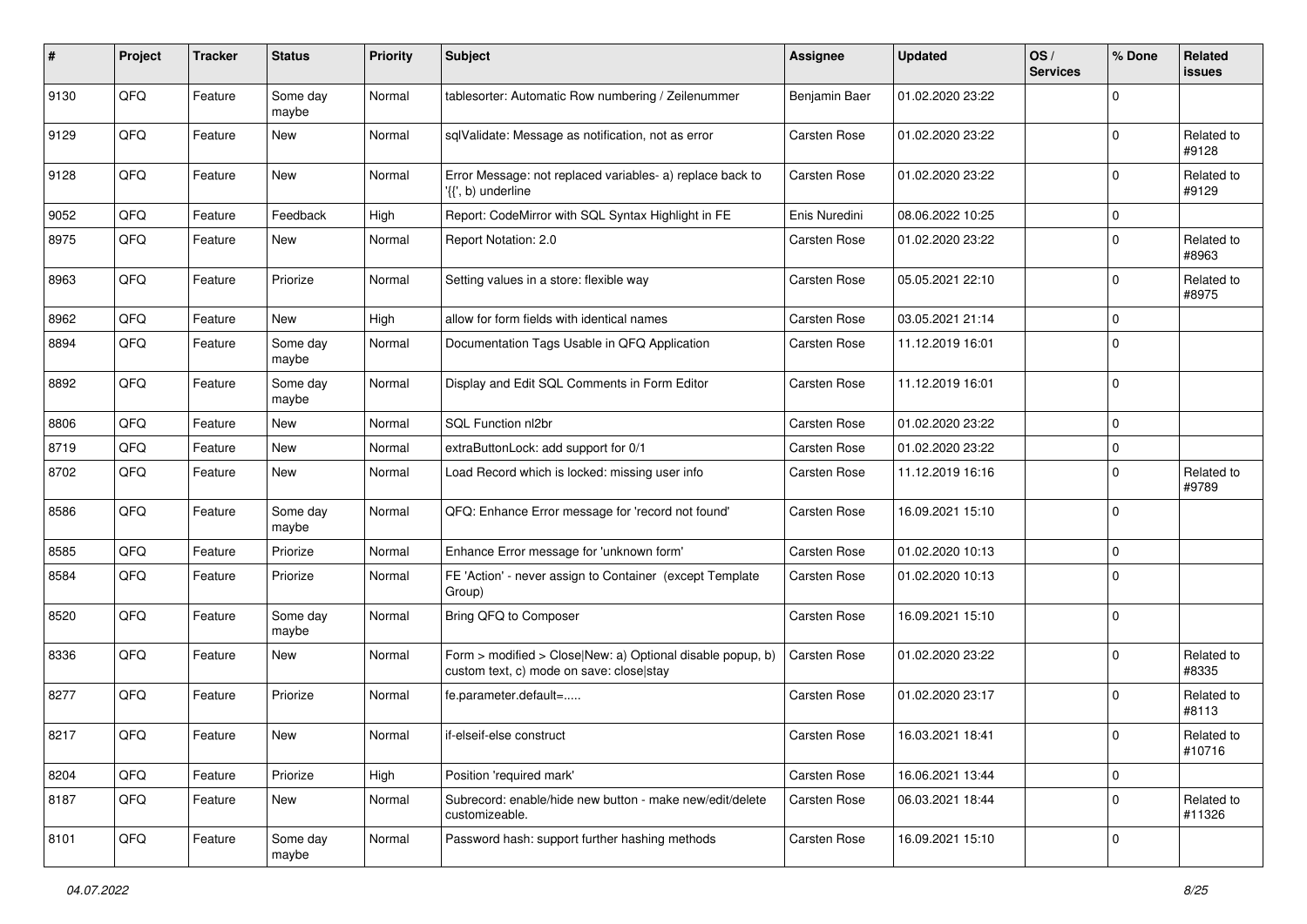| #    | Project | <b>Tracker</b> | <b>Status</b>     | <b>Priority</b> | <b>Subject</b>                                                          | <b>Assignee</b>     | <b>Updated</b>   | OS/<br><b>Services</b> | % Done      | Related<br><b>issues</b>                                               |
|------|---------|----------------|-------------------|-----------------|-------------------------------------------------------------------------|---------------------|------------------|------------------------|-------------|------------------------------------------------------------------------|
| 8089 | QFQ     | Feature        | <b>New</b>        | Normal          | Copy/Paste for FormElements                                             | <b>Carsten Rose</b> | 01.02.2020 23:22 |                        | $\mathbf 0$ |                                                                        |
| 8082 | QFQ     | Feature        | Priorize          | High            | Contact form without saving record                                      | Carsten Rose        | 07.12.2021 15:20 |                        | $\mathbf 0$ | Related to<br>#8587,<br><b>Blocks</b><br>#11850                        |
| 8056 | QFQ     | Feature        | Some day<br>maybe | Normal          | Termin Organisation (Reservation)                                       |                     | 01.02.2020 23:19 |                        | $\mathbf 0$ | Related to<br>#8658                                                    |
| 8044 | QFQ     | Feature        | Priorize          | Normal          | Transaction: a) Form, b) Report                                         | Carsten Rose        | 05.05.2021 22:14 |                        | $\mathbf 0$ | Related to<br>#8043                                                    |
| 8034 | QFQ     | Feature        | Priorize          | Normal          | FormElement 'data': 22.22.2222 should not be accepted                   | Carsten Rose        | 01.02.2020 10:13 |                        | $\mathbf 0$ |                                                                        |
| 7965 | QFQ     | Feature        | Priorize          | Normal          | Input type 'text' with visual format - currency                         | Benjamin Baer       | 03.01.2022 07:45 |                        | $\mathbf 0$ |                                                                        |
| 7924 | QFQ     | Feature        | New               | Normal          | Radio/Checkbox with Tooltip                                             | <b>Carsten Rose</b> | 01.02.2020 23:22 |                        | $\mathbf 0$ |                                                                        |
| 7921 | QFQ     | Feature        | Some day<br>maybe | Normal          | Rest API Export: URL kuerzer machen                                     |                     | 01.02.2020 23:19 |                        | $\mathbf 0$ |                                                                        |
| 7920 | QFQ     | Feature        | <b>New</b>        | Normal          | FE: Syntax Highlight, Zeinlenumbruch                                    | <b>Carsten Rose</b> | 01.02.2020 10:03 |                        | $\mathbf 0$ |                                                                        |
| 7850 | QFQ     | Feature        | New               | High            | Upload records: non 'pathFileName' column                               | Carsten Rose        | 03.05.2021 21:14 |                        | $\mathbf 0$ |                                                                        |
| 7812 | QFQ     | Feature        | New               | Normal          | FE 'Subrecord' - new option 'subrecordShowFilter',<br>'subrecordPaging' | Carsten Rose        | 01.02.2020 23:22 |                        | $\mathbf 0$ |                                                                        |
| 7732 | QFQ     | Feature        | Some day<br>maybe | Normal          | Javascript: Lazy Loading der add on libs                                | Benjamin Baer       | 08.06.2022 10:38 |                        | $\mathbf 0$ | Related to<br>#12611,<br>Related to<br>#12490,<br>Related to<br>#10013 |
| 7730 | QFQ     | Feature        | Priorize          | Normal          | SELECT Box: title in between                                            | Benjamin Baer       | 01.02.2020 23:22 |                        | $\mathbf 0$ |                                                                        |
| 7683 | QFQ     | Feature        | New               | Normal          | Special column names in '{{ SELECT  AS _link }}' should<br>be detected  | <b>Carsten Rose</b> | 01.02.2020 23:21 |                        | $\mathbf 0$ |                                                                        |
| 7681 | QFQ     | Feature        | <b>New</b>        | Normal          | Optional switch off 'check for modified record'                         | Carsten Rose        | 01.02.2020 23:21 |                        | $\mathbf 0$ |                                                                        |
| 7660 | QFQ     | Feature        | New               | Normal          | IMAP: import mails to DB, move / delete mails                           | Carsten Rose        | 01.02.2020 09:52 |                        | $\mathbf 0$ |                                                                        |
| 7630 | QFQ     | Feature        | Priorize          | Normal          | detailed error message for simple upload                                | <b>Carsten Rose</b> | 01.02.2020 10:13 |                        | $\mathbf 0$ |                                                                        |
| 7602 | QFQ     | Feature        | ToDo              | High            | Multi Select: with checkboxes                                           | Benjamin Baer       | 22.03.2022 09:07 |                        | $\mathbf 0$ |                                                                        |
| 7522 | QFQ     | Feature        | Priorize          | Normal          | Inserting default index.html to folder (Avoid Apache<br>Indexing)       | Carsten Rose        | 01.02.2020 10:13 |                        | $\Omega$    |                                                                        |
| 7521 | QFQ     | Feature        | New               | Normal          | TemplateGroup: fe.type=upload                                           | Carsten Rose        | 01.02.2020 23:21 |                        | $\mathbf 0$ | Related to<br>#9706                                                    |
| 7520 | QFQ     | Feature        | New               | Normal          | QR Code:  AS _qr ( AS _link)                                            | Carsten Rose        | 01.02.2020 23:22 |                        | $\mathbf 0$ |                                                                        |
| 7519 | QFQ     | Feature        | New               | Normal          | Select: Multi                                                           | Carsten Rose        | 01.02.2020 23:22 |                        | $\mathsf 0$ |                                                                        |
| 7481 | QFQ     | Feature        | New               | Normal          | Detect 'BaseUrl' automatically                                          | Carsten Rose        | 01.02.2020 23:21 |                        | $\mathsf 0$ |                                                                        |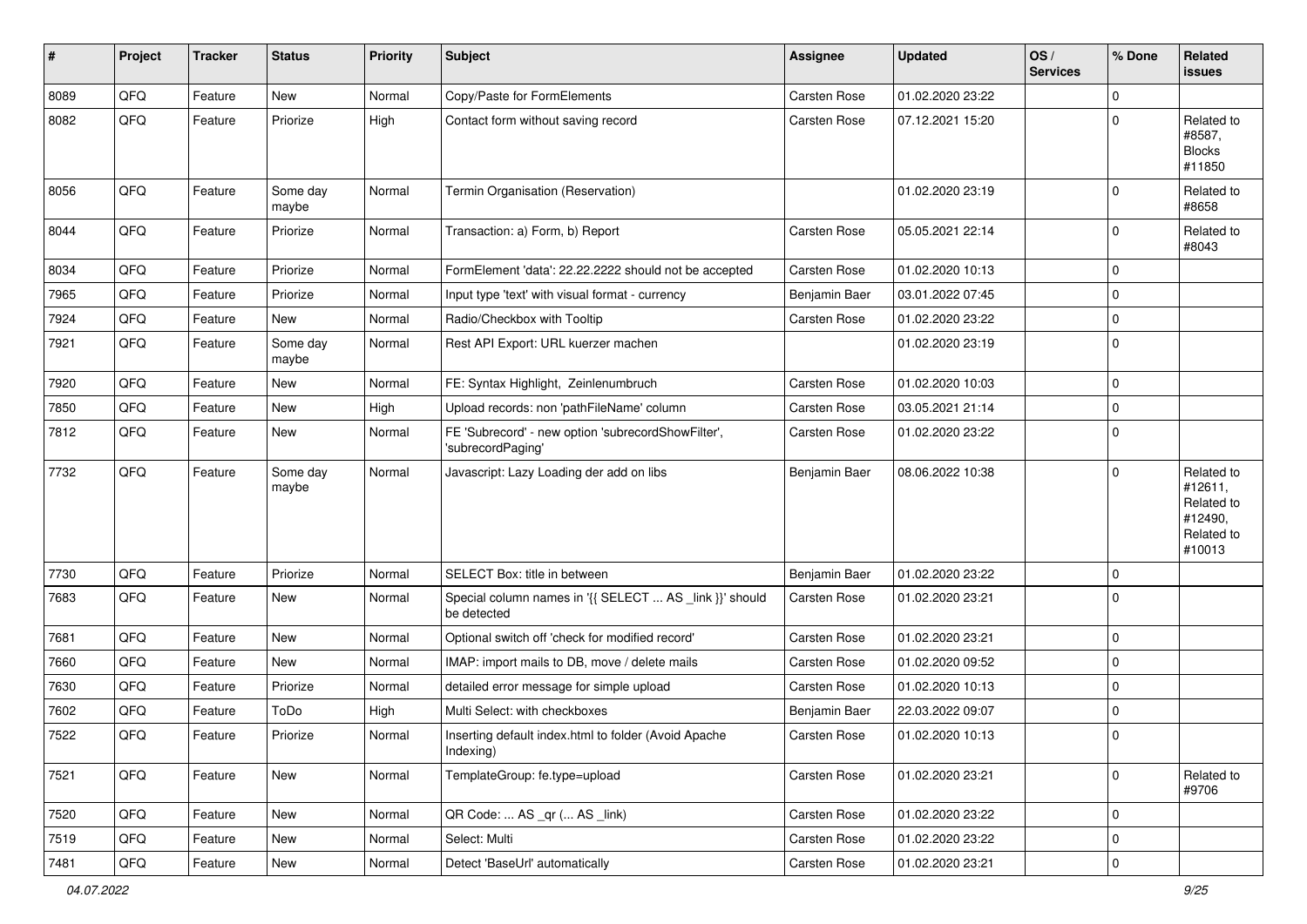| #    | Project | <b>Tracker</b> | <b>Status</b>     | <b>Priority</b> | <b>Subject</b>                                                                                 | <b>Assignee</b>     | Updated          | OS/<br><b>Services</b> | % Done      | <b>Related</b><br><b>issues</b> |
|------|---------|----------------|-------------------|-----------------|------------------------------------------------------------------------------------------------|---------------------|------------------|------------------------|-------------|---------------------------------|
| 7480 | QFQ     | Feature        | New               | Normal          | Record History (Undo / Redo)                                                                   | Carsten Rose        | 11.12.2019 16:16 |                        | $\mathbf 0$ | Related to<br>#2361             |
| 7453 | QFQ     | Feature        | Some day<br>maybe | Normal          | import / export forms QFQ                                                                      | <b>Carsten Rose</b> | 16.09.2021 15:10 |                        | $\mathbf 0$ |                                 |
| 7452 | QFQ     | Feature        | Some day<br>maybe | Normal          | automate deployment new QFQ version                                                            | Carsten Rose        | 16.09.2021 15:10 |                        | $\mathbf 0$ |                                 |
| 7342 | QFQ     | Feature        | <b>New</b>        | Normal          | add content $=$ hide this                                                                      | Carsten Rose        | 01.02.2020 23:21 |                        | $\mathbf 0$ |                                 |
| 7336 | QFQ     | Feature        | Some day<br>maybe | Normal          | PDF Upload: disallow PDFs with specific Meta information                                       | Carsten Rose        | 11.12.2019 16:01 |                        | $\mathbf 0$ |                                 |
| 7290 | QFQ     | Feature        | Priorize          | Normal          | FormEditor: title as textarea if LEN(title)>60                                                 | Carsten Rose        | 01.02.2020 10:13 |                        | $\mathbf 0$ | Blocked by<br>#7682             |
| 7280 | QFQ     | Feature        | New               | Normal          | recently used table                                                                            | Carsten Rose        | 01.02.2020 23:21 |                        | $\mathbf 0$ |                                 |
| 7278 | QFQ     | Feature        | Some day<br>maybe | Normal          | Form: Wert vordefinieren der immer gesetzt wird                                                |                     | 02.05.2021 09:27 |                        | $\mathbf 0$ |                                 |
| 7239 | QFQ     | Feature        | New               | Normal          | TinyMCE: html tag whitelist                                                                    | <b>Carsten Rose</b> | 01.02.2020 23:21 |                        | $\mathbf 0$ | Related to<br>#14320            |
| 7229 | QFQ     | Feature        | Some day<br>maybe | Normal          | New FormElement.type: Button                                                                   |                     | 01.02.2021 12:32 |                        | $\mathbf 0$ |                                 |
| 7217 | QFQ     | Feature        | Priorize          | Normal          | Download: notice User if `_sip=?` is missing                                                   | <b>Carsten Rose</b> | 01.02.2020 10:13 |                        | $\mathbf 0$ |                                 |
| 7175 | QFQ     | Feature        | New               | Normal          | Upload: md5 hash as filename                                                                   | <b>Carsten Rose</b> | 01.02.2020 23:21 |                        | $\mathbf 0$ |                                 |
| 7119 | QFQ     | Feature        | <b>New</b>        | Normal          | Upload: scaleDownWidth, scaleDownHeight                                                        | Carsten Rose        | 01.02.2020 23:21 |                        | $\mathbf 0$ |                                 |
| 7109 | QFQ     | Feature        | New               | Normal          | Dynamic Updates: row/element hide                                                              | Carsten Rose        | 01.02.2020 23:22 |                        | $\mathbf 0$ | Has<br>duplicate<br>#4081       |
| 7108 | QFQ     | Feature        | Some day<br>maybe | Normal          | QFQ Wrap Elements                                                                              |                     | 11.12.2019 16:01 |                        | $\mathbf 0$ |                                 |
| 7107 | QFQ     | Feature        | Some day<br>maybe | Normal          | Showcase Registration Tool: Anmeldung / Administration :<br>Liste Anmeldungen / Emaileinaldung | <b>Carsten Rose</b> | 11.12.2019 16:01 |                        | $\mathbf 0$ |                                 |
| 7106 | QFQ     | Feature        | Some day<br>maybe | Normal          | Beispiel Nummerierung von Rows in Report                                                       |                     | 11.12.2019 16:01 |                        | $\mathbf 0$ |                                 |
| 7105 | QFQ     | Feature        | Some day<br>maybe | Normal          | Beispiel wie man in einer zweiten Tabelle speichert.                                           |                     | 11.12.2019 16:01 |                        | $\mathbf 0$ |                                 |
| 7104 | QFG     | Feature        | Some day<br>maybe | Normal          | Manual: hint about escaping if '\r' appears in mail body                                       |                     | 11.12.2019 16:01 |                        | $\mathbf 0$ |                                 |
| 7102 | QFQ     | Feature        | New               | Normal          | Comment sign in report: '#' and '--'                                                           | Carsten Rose        | 01.02.2020 23:21 |                        | $\mathbf 0$ |                                 |
| 7100 | QFQ     | Feature        | Some day<br>maybe | Normal          | Download: log access, max downloads, time limit                                                |                     | 01.02.2020 23:19 |                        | $\mathsf 0$ |                                 |
| 7099 | QFO     | Feature        | New               | Normal          | Redesign FormEditor                                                                            | Carsten Rose        | 01.02.2020 23:21 |                        | $\mathbf 0$ |                                 |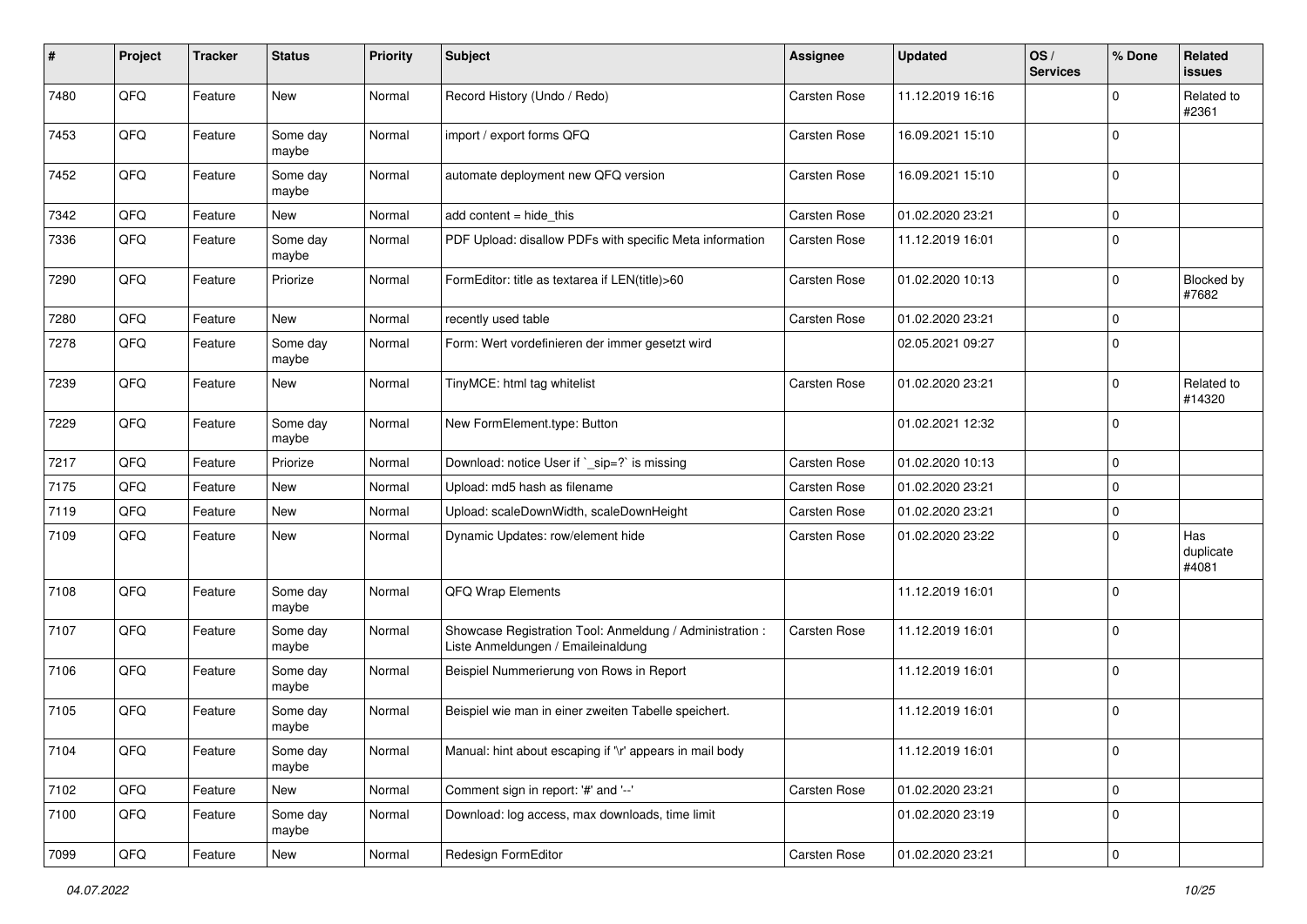| #    | Project | <b>Tracker</b> | <b>Status</b>     | <b>Priority</b> | <b>Subject</b>                                                                                                             | <b>Assignee</b>     | <b>Updated</b>   | OS/<br><b>Services</b> | % Done      | <b>Related</b><br><b>issues</b>             |
|------|---------|----------------|-------------------|-----------------|----------------------------------------------------------------------------------------------------------------------------|---------------------|------------------|------------------------|-------------|---------------------------------------------|
| 6998 | QFQ     | Feature        | Priorize          | Normal          | Form: with debug=on show column information as tooltip of<br>column label                                                  | Carsten Rose        | 01.02.2020 10:13 |                        | $\Omega$    |                                             |
| 6992 | QFQ     | Feature        | Some day<br>maybe | Normal          | DB exception: Syntax Highlight                                                                                             |                     | 11.12.2019 16:01 |                        | $\mathbf 0$ | Related to<br>#5450                         |
| 6972 | QFQ     | Feature        | Some day<br>maybe | Normal          | Fabric Clipboard / cross browser tab                                                                                       | Benjamin Baer       | 01.02.2020 23:21 |                        | $\mathbf 0$ |                                             |
| 6970 | QFQ     | Feature        | Some day<br>maybe | Normal          | tablesorter: default fuer 'sortReset' aendern von 'Ctrl' zu 'Alt'                                                          | Benjamin Baer       | 01.02.2020 23:21 |                        | $\mathbf 0$ |                                             |
| 6870 | QFQ     | Feature        | Priorize          | Normal          | Click on '_link' triggers an API call                                                                                      | Benjamin Baer       | 03.01.2022 08:25 |                        | $\mathbf 0$ |                                             |
| 6855 | QFQ     | Feature        | New               | Normal          | With {{feUser:U}}!={{feUser:T}}: Save / Delete: only possible<br>with {{feUserSave:U}}='yes' and '{{feUserDelete:U}}='yes' | Carsten Rose        | 01.02.2020 23:21 |                        | $\mathbf 0$ |                                             |
| 6801 | QFQ     | Feature        | Priorize          | Normal          | Fabric: Maximize / FullIscreen                                                                                             | Benjamin Baer       | 21.03.2022 09:56 |                        | $\mathbf 0$ |                                             |
| 6765 | QFQ     | Feature        | New               | Normal          | Moeglichkeit via QFQ eigene Logs zu schreiben                                                                              | Carsten Rose        | 01.02.2020 23:21 |                        | $\mathbf 0$ |                                             |
| 6723 | QFQ     | Feature        | New               | Normal          | Report QFQ Installation and Version                                                                                        | Carsten Rose        | 12.06.2021 09:07 |                        | $\mathbf 0$ |                                             |
| 6715 | QFQ     | Feature        | Some day<br>maybe | Normal          | Code-Refactoring: dbArray vereinheitlichen                                                                                 | Carsten Rose        | 11.12.2019 16:02 |                        | $\mathbf 0$ |                                             |
| 6704 | QFQ     | Feature        | Some day<br>maybe | Normal          | Upload Mode: Bilder in Notizen rechts sollen aktuellen<br>Upload repräsentieren.                                           |                     | 01.02.2020 23:19 |                        | $\mathbf 0$ | Related to<br>#3264                         |
| 6602 | QFQ     | Feature        | New               | Normal          | Formlet: in Report auf Mausklick ein mini-form oeffnen                                                                     | Carsten Rose        | 11.12.2019 16:16 |                        | $\mathbf 0$ |                                             |
| 6594 | QFQ     | Feature        | <b>New</b>        | Normal          | Excel: on download, check if there is a valid sip                                                                          | Carsten Rose        | 01.02.2020 23:21 |                        | $\mathbf 0$ |                                             |
| 6515 | QFQ     | Feature        | Some day<br>maybe | Normal          | Formular: Felder dynamisch ein/ausblenden                                                                                  |                     | 11.12.2019 16:02 |                        | $\mathbf 0$ |                                             |
| 6437 | QFQ     | Feature        | <b>New</b>        | Normal          | Neuer Mode Button bei FormElementen                                                                                        | Carsten Rose        | 01.02.2020 23:21 |                        | $\mathbf 0$ | Related to<br>#9668.<br>Blocked by<br>#9678 |
| 6299 | QFQ     | Feature        | Some day<br>maybe | Normal          | Attack detection: log table with invalid SIP access                                                                        |                     | 11.12.2019 16:02 |                        | $\mathbf 0$ | Related to<br>#3947                         |
| 6292 | QFQ     | Feature        | New               | Normal          | Download: File speichern mit Hash aber original Filename in<br>der Datenbank vermerken fuer Downloads                      | Carsten Rose        | 01.02.2020 23:21 |                        | $\mathbf 0$ |                                             |
| 6289 | QFQ     | Feature        | New               | Normal          | Form: Log                                                                                                                  | <b>Carsten Rose</b> | 01.02.2020 23:21 |                        | $\mathbf 0$ |                                             |
| 6288 | QFQ     | Feature        | Some day<br>maybe | Normal          | Best Practice: Erklaeren wie man ein Formular ganz in<br>'weiss' erstellen kann                                            |                     | 11.12.2019 16:02 |                        | $\Omega$    |                                             |
| 6261 | QFQ     | Feature        | New               | Normal          | Persistent SIP                                                                                                             | Carsten Rose        | 12.06.2021 09:07 |                        | $\mathbf 0$ | Related to<br>#10819                        |
| 6250 | QFQ     | Feature        | In Progress       | Normal          | Enhance layout: a) Subrecord, b) Subrecord-Title                                                                           | Carsten Rose        | 01.02.2020 23:22 |                        | $\mathbf 0$ | Related to<br>#5391                         |
| 6224 | QFG     | Feature        | Priorize          | Normal          | Dynamic update: fade in/out fields                                                                                         | Benjamin Baer       | 21.03.2022 09:50 |                        | $\pmb{0}$   |                                             |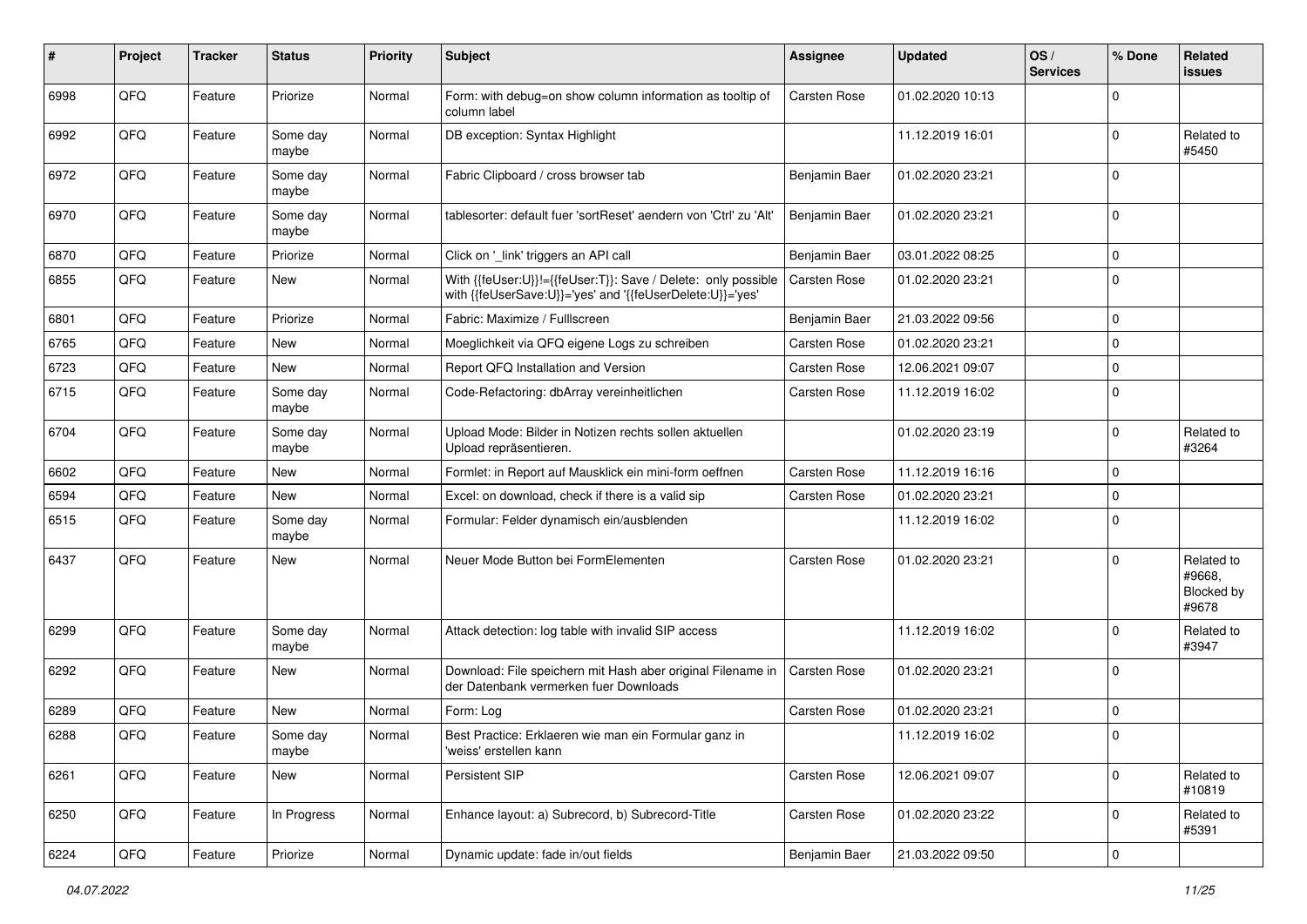| #    | Project | <b>Tracker</b> | <b>Status</b>     | <b>Priority</b> | <b>Subject</b>                                                                    | <b>Assignee</b> | <b>Updated</b>   | OS/<br><b>Services</b> | % Done      | <b>Related</b><br><b>issues</b>             |
|------|---------|----------------|-------------------|-----------------|-----------------------------------------------------------------------------------|-----------------|------------------|------------------------|-------------|---------------------------------------------|
| 6084 | QFQ     | Feature        | Some day<br>maybe | Normal          | New escape type: 'D' - convert date                                               |                 | 01.02.2020 23:19 |                        | $\Omega$    |                                             |
| 6083 | QFQ     | Feature        | Some day<br>maybe | Normal          | Dynamic Update: Value Check via SQL                                               |                 | 11.12.2019 16:02 |                        | $\mathbf 0$ |                                             |
| 5983 | QFQ     | Feature        | Some day<br>maybe | Normal          | Form Submit (save & update): normalize date/-time FE                              | Carsten Rose    | 01.02.2020 23:19 |                        | $\mathbf 0$ |                                             |
| 5942 | QFQ     | Feature        | Priorize          | Normal          | 'L' and 'type': append to links, generate via '_link' by using<br>'u.' .          | Carsten Rose    | 01.02.2020 10:13 |                        | $\mathbf 0$ |                                             |
| 5923 | QFQ     | Feature        | Some day<br>maybe | Normal          | fillStoreSystemBySqlLate                                                          |                 | 01.02.2020 23:19 |                        | $\mathbf 0$ |                                             |
| 5895 | QFQ     | Feature        | Some day<br>maybe | Normal          | Tutorial: List of all QFQ Features                                                |                 | 01.02.2020 23:19 |                        | $\mathbf 0$ |                                             |
| 5894 | QFQ     | Feature        | Feedback          | Normal          | Typeahead in Report: show/hide rows dynamically                                   | Carsten Rose    | 18.02.2022 08:50 |                        | $\mathbf 0$ | Related to<br>#5893,<br>Related to<br>#5885 |
| 5893 | QFQ     | Feature        | Some day<br>maybe | Normal          | Edit on double-click                                                              |                 | 01.02.2020 23:19 |                        | $\mathbf 0$ | Related to<br>#5894                         |
| 5892 | QFQ     | Feature        | Some day<br>maybe | Normal          | QFQ should use T3 API to manipulate FE GROUP<br>membership                        |                 | 01.02.2020 23:20 |                        | $\mathbf 0$ |                                             |
| 5852 | QFQ     | Feature        | Some day<br>maybe | Normal          | Logging: mail.log / sgl.log - im FE anzeigen und via AJAX<br>aktualisieren        | Carsten Rose    | 01.02.2020 23:19 |                        | $\mathbf 0$ | Related to<br>#5885                         |
| 5851 | QFQ     | Feature        | Some day<br>maybe | Normal          | Queue System implementieren: MQTT, RabbitMQ                                       |                 | 01.02.2020 23:20 |                        | $\mathbf 0$ | Related to<br>#5715                         |
| 5850 | QFQ     | Feature        | Some day<br>maybe | Normal          | Deployment: In QFQ Doc best practice fuer zeitgemaesses<br>Deployment beschreiben |                 | 01.02.2020 23:20 |                        | $\mathbf 0$ |                                             |
| 5805 | QFQ     | Feature        | Some day<br>maybe | Normal          | TypeAHead SQL value instead of key stored                                         |                 | 01.02.2020 23:19 |                        | $\mathbf 0$ | Related to<br>#5444                         |
| 5783 | QFQ     | Feature        | Some day<br>maybe | Normal          | <b>BPMN View/Edit</b>                                                             |                 | 11.12.2019 16:02 |                        | $\mathbf 0$ |                                             |
| 5782 | QFQ     | Feature        | New               | Normal          | NextCloud API                                                                     | Carsten Rose    | 01.02.2020 10:02 |                        | $\mathbf 0$ |                                             |
| 5715 | QFQ     | Feature        | New               | High            | PDF Caching                                                                       | Carsten Rose    | 03.05.2021 21:14 |                        | $\mathbf 0$ | Related to<br>#5851,<br>Related to<br>#6357 |
| 5695 | QFQ     | Feature        | In Progress       | Normal          | Multiform                                                                         | Carsten Rose    | 02.01.2021 18:38 |                        | $\mathbf 0$ |                                             |
| 5665 | QFQ     | Feature        | Some day<br>maybe | Normal          | Versuch das '{{!' nicht mehr noetig ist.                                          | Carsten Rose    | 01.02.2020 23:20 |                        | $\mathbf 0$ | Related to<br>#7432,<br>Related to<br>#7434 |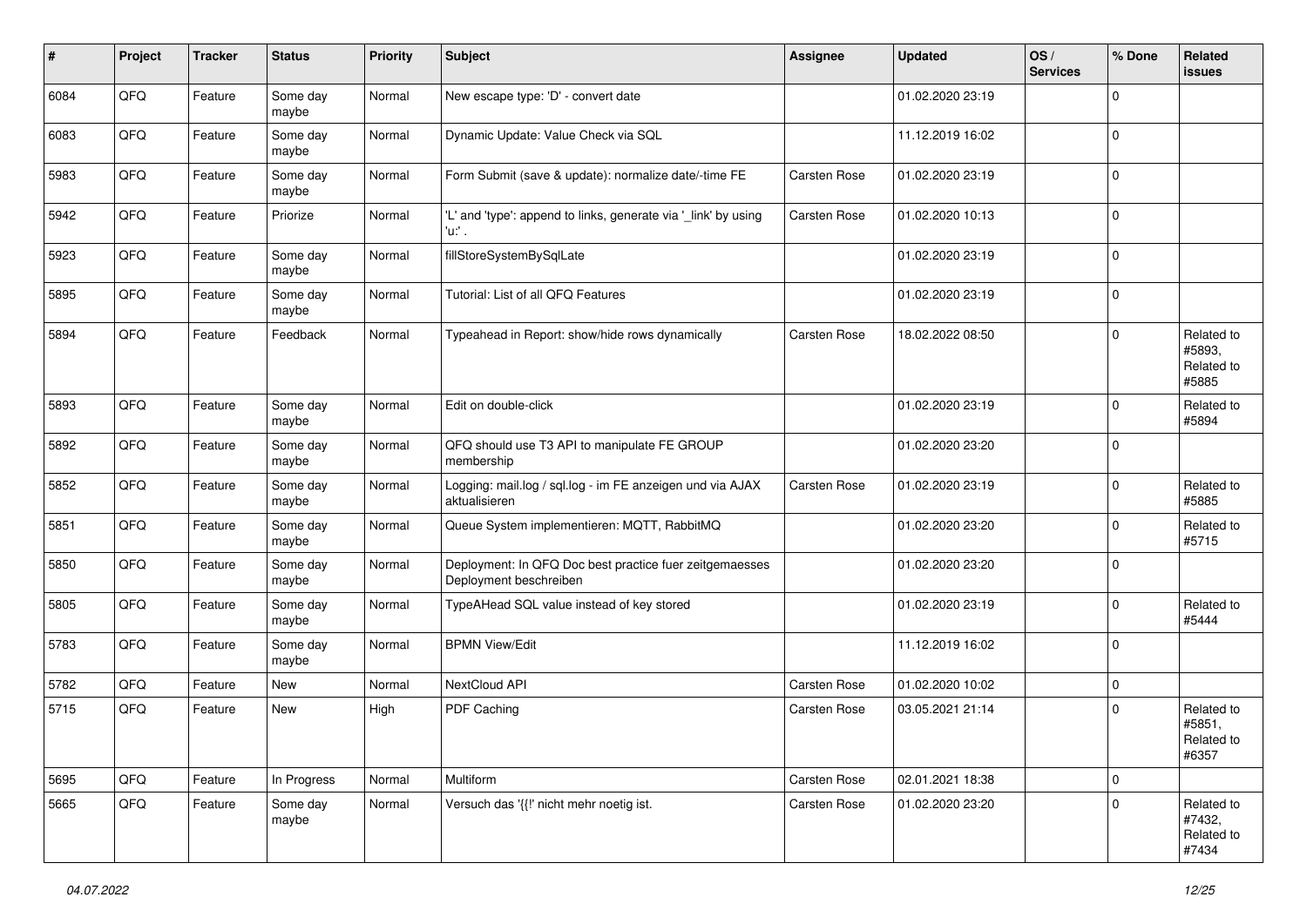| #    | Project | <b>Tracker</b> | <b>Status</b>     | <b>Priority</b> | <b>Subject</b>                                                                                     | <b>Assignee</b>     | <b>Updated</b>   | OS/<br><b>Services</b> | % Done      | <b>Related</b><br>issues |
|------|---------|----------------|-------------------|-----------------|----------------------------------------------------------------------------------------------------|---------------------|------------------|------------------------|-------------|--------------------------|
| 5579 | QFQ     | Feature        | Some day<br>maybe | Normal          | Enhance Doc / Presentation: variable type 'link column type'                                       | <b>Carsten Rose</b> | 01.02.2020 23:19 |                        | $\Omega$    |                          |
| 5562 | QFQ     | Feature        | Priorize          | Normal          | Drag'n'Drop fuer Uploads                                                                           | Benjamin Baer       | 21.03.2022 09:52 |                        | $\mathbf 0$ | Related to<br>#9706      |
| 5548 | QFQ     | Feature        | Some dav<br>maybe | Normal          | 801 Textfiles/Scriptfiles als Thumbnail                                                            | Carsten Rose        | 07.03.2022 16:26 |                        | $\mathbf 0$ |                          |
| 5480 | QFQ     | Feature        | Some day<br>maybe | Normal          | QFQ: Dokumentation mit Screenshots versehen                                                        | Carsten Rose        | 01.02.2020 23:20 |                        | $\Omega$    | Related to<br>#9879      |
| 5455 | QFQ     | Feature        | Some dav<br>maybe | Normal          | Mail Redirects grld abhaengig                                                                      |                     | 01.02.2020 23:20 |                        | $\mathbf 0$ |                          |
| 5452 | QFQ     | Feature        | Some day<br>maybe | Normal          | Thumbnails from PDF: bad quality                                                                   |                     | 01.02.2020 23:20 |                        | $\mathbf 0$ |                          |
| 5428 | QFQ     | Feature        | Some day<br>maybe | Normal          | secure thumbnail: late render on access.                                                           | Carsten Rose        | 01.02.2020 23:20 |                        | $\mathbf 0$ |                          |
| 5389 | QFQ     | Feature        | Some day<br>maybe | Normal          | QFQ Design: Multline label / note                                                                  | Benjamin Baer       | 01.02.2020 23:19 |                        | $\mathbf 0$ |                          |
| 5366 | QFQ     | Feature        | Priorize          | Normal          | Saving with keyboard shortcuts                                                                     | Benjamin Baer       | 21.03.2022 09:47 |                        | $\mathbf 0$ |                          |
| 5345 | QFQ     | Feature        | <b>New</b>        | Normal          | Report: UPDATE / INSERT / DELETE statements should<br>trigger subqueries, depending on the result. | <b>Carsten Rose</b> | 27.05.2020 16:11 |                        | $\Omega$    |                          |
| 5342 | QFQ     | Feature        | Some day<br>maybe | Normal          | link - with HTML Attributes                                                                        |                     | 01.02.2020 23:20 |                        | $\mathbf 0$ | Related to<br>#14077     |
| 5160 | QFQ     | Feature        | Some day<br>maybe | Normal          | QFQ collaborative / together.js, ShareJS, y-js, collaborative,                                     |                     | 11.12.2019 16:02 |                        | $\mathbf 0$ |                          |
| 5132 | QFQ     | Feature        | Some day<br>maybe | Normal          | Error Message sendmail missing attachment: more details                                            | Carsten Rose        | 01.02.2020 23:19 |                        | $\mathbf 0$ |                          |
| 5131 | QFQ     | Feature        | <b>New</b>        | Normal          | Activate Spin Gear ('wait/busy' indicator) via LINK attribute                                      | <b>Carsten Rose</b> | 01.02.2020 23:21 |                        | $\mathsf 0$ |                          |
| 5129 | OFO.    | Feature        | Some day<br>maybe | Normal          | Reports: SQL fuer x Achse und y Achse                                                              |                     | 11.12.2019 16:02 |                        | $\pmb{0}$   |                          |
| 5024 | QFQ     | Feature        | Some dav<br>maybe | Normal          | Fabric: Generate PDF with edits                                                                    | Benjamin Baer       | 01.02.2020 23:20 |                        | $\mathbf 0$ | Related to<br>#10704     |
| 4974 | QFQ     | Feature        | Some day<br>maybe | Normal          | Long polling - inform all listening clients of changes                                             |                     | 11.12.2019 16:02 |                        | $\Omega$    |                          |
| 4956 | QFQ     | Feature        | Some day<br>maybe | Normal          | Sendmail: Benutzerdefinierte Headers                                                               | <b>Carsten Rose</b> | 11.12.2019 16:02 |                        | $\mathbf 0$ |                          |
| 4872 | QFQ     | Feature        | Some day<br>maybe | Normal          | Fields of Typo3 page available in STORE_TYPO3                                                      | Carsten Rose        | 01.02.2020 23:19 |                        | $\mathbf 0$ |                          |
| 4869 | QFQ     | Feature        | Some day<br>maybe | Normal          | Dynamic Update (show, hide, readonly?, required?) for<br><b>Template Group Elements</b>            | Carsten Rose        | 01.02.2020 23:19 |                        | $\Omega$    | Related to<br>#4865      |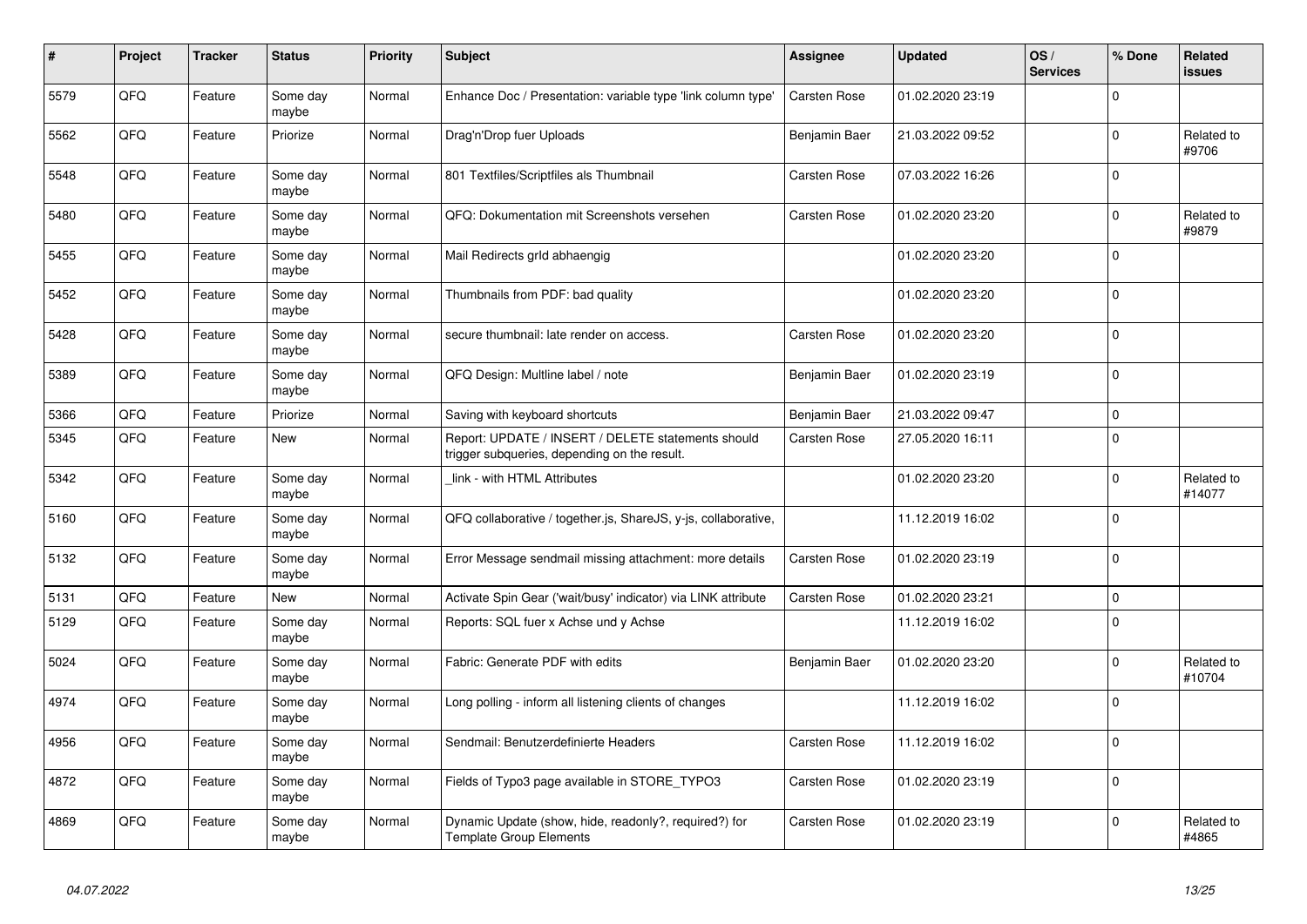| #    | Project | <b>Tracker</b> | <b>Status</b>     | <b>Priority</b> | <b>Subject</b>                                                                                                                                                | <b>Assignee</b> | <b>Updated</b>   | OS/<br><b>Services</b> | % Done      | <b>Related</b><br><b>issues</b> |
|------|---------|----------------|-------------------|-----------------|---------------------------------------------------------------------------------------------------------------------------------------------------------------|-----------------|------------------|------------------------|-------------|---------------------------------|
| 4839 | QFQ     | Feature        | Some day<br>maybe | Normal          | qfq-handle in <head> Abschnitt</head>                                                                                                                         | Carsten Rose    | 11.12.2019 16:02 |                        | $\Omega$    |                                 |
| 4816 | QFQ     | Feature        | Some day<br>maybe | Normal          | Templates for QFQ Reports (Tables, Radios, )                                                                                                                  |                 | 01.02.2020 23:20 |                        | $\Omega$    |                                 |
| 4757 | QFQ     | Feature        | Some day<br>maybe | Normal          | Test subrecord: download links ok? Links ok?                                                                                                                  | Carsten Rose    | 01.02.2020 23:20 |                        | $\mathbf 0$ |                                 |
| 4719 | QFQ     | Feature        | Some day<br>maybe | Normal          | Custom Message in Client in case of 'Browser tab close,<br>modification will be lost'                                                                         |                 | 01.02.2020 23:20 |                        | $\mathbf 0$ |                                 |
| 4652 | QFQ     | Feature        | Some day<br>maybe | Normal          | UZH CD: Weiterleitung auf benutzerdefinierte 403/404 Seite                                                                                                    | Carsten Rose    | 01.02.2020 23:20 |                        | $\mathbf 0$ |                                 |
| 4650 | QFQ     | Feature        | Some day<br>maybe | Normal          | Convert html to doc/rtf                                                                                                                                       | Carsten Rose    | 01.02.2020 23:20 |                        | $\mathbf 0$ | Related to<br>#10704            |
| 4640 | QFQ     | Feature        | Some day<br>maybe | Normal          | Rename System Forms                                                                                                                                           |                 | 01.02.2020 23:20 |                        | $\mathbf 0$ |                                 |
| 4627 | QFQ     | Feature        | Some day<br>maybe | Normal          | dbupdate: all tables - check 'create', 'modified' if it is possible<br>to change to default 'CURRENT_TIMESTAMP' and modified<br>'ON UPDATE CURRENT TIMESTAMP' |                 | 01.02.2020 23:20 |                        | $\mathbf 0$ |                                 |
| 4626 | QFQ     | Feature        | Some day<br>maybe | Normal          | Mobile View: 'classBody=qfq-form-right' makes no sense                                                                                                        |                 | 01.02.2020 23:20 |                        | $\Omega$    |                                 |
| 4606 | QFQ     | Feature        | Some day<br>maybe | Normal          | link: qualifier to render bootstrap button                                                                                                                    | Carsten Rose    | 01.02.2020 23:19 |                        | $\mathbf 0$ |                                 |
| 4551 | QFQ     | Feature        | Some day<br>maybe | Normal          | Set 'pills' via dynamicUpdate to show/hide/disabled                                                                                                           |                 | 01.02.2020 23:20 |                        | $\Omega$    | Related to<br>#3752             |
| 4536 | QFQ     | Feature        | Some day<br>maybe | Normal          | FE upload: problem with delete if mutliple uploads an<br>FE.name="                                                                                            |                 | 01.02.2020 23:20 |                        | $\Omega$    |                                 |
| 4446 | QFQ     | Feature        | Some day<br>maybe | Normal          | New FE get same feldContainerId as last modifed FE                                                                                                            |                 | 01.02.2020 23:20 |                        | $\mathbf 0$ |                                 |
| 4445 | QFQ     | Feature        | Some day<br>maybe | Normal          | template group: Option to simulate fieldset                                                                                                                   |                 | 28.06.2021 14:11 |                        | $\mathbf 0$ |                                 |
| 4444 | QFQ     | Feature        | Some day<br>maybe | Normal          | FE.type=upload: detect mime type                                                                                                                              |                 | 11.12.2019 16:02 |                        | $\mathbf 0$ | Related to<br>#4303             |
| 4443 | QFQ     | Feature        | Some day<br>maybe | Normal          | Form: multiple secondary tables                                                                                                                               |                 | 01.02.2020 23:20 |                        | $\Omega$    |                                 |
| 4442 | QFQ     | Feature        | Some day<br>maybe | Normal          | Special Column Name: _link - new symbol G (Glyph) to<br>choose any available symbol                                                                           |                 | 11.12.2019 16:02 |                        | $\Omega$    |                                 |
| 4440 | QFQ     | Feature        | Some day<br>maybe | Normal          | Manual.rst: explain how to. expand PHP Session to 4h                                                                                                          |                 | 11.12.2019 16:02 |                        | $\mathbf 0$ |                                 |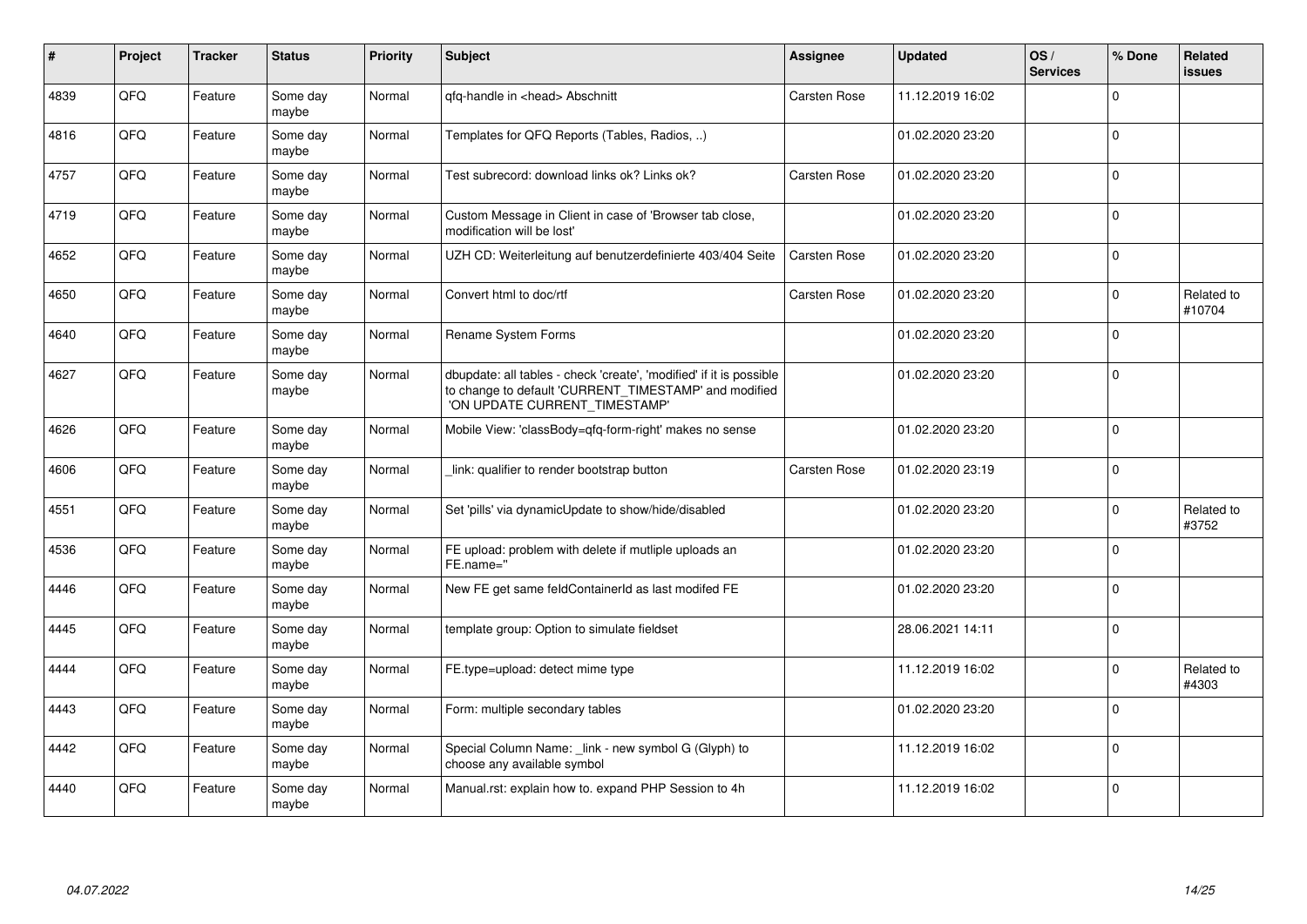| ∦    | Project | <b>Tracker</b> | <b>Status</b>     | <b>Priority</b> | <b>Subject</b>                                                                                                          | <b>Assignee</b>     | <b>Updated</b>   | OS/<br><b>Services</b> | % Done    | <b>Related</b><br><b>issues</b>             |
|------|---------|----------------|-------------------|-----------------|-------------------------------------------------------------------------------------------------------------------------|---------------------|------------------|------------------------|-----------|---------------------------------------------|
| 4439 | QFQ     | Feature        | Some day<br>maybe | Normal          | Log: report all actions fired by an FE Element, incl. the<br>original directive (slaveld, sqllnsert, )                  |                     | 01.02.2020 23:20 |                        | $\Omega$  | Related to<br>#4432.<br>Related to<br>#5458 |
| 4435 | QFQ     | Feature        | Some day<br>maybe | Normal          | Report: striptags - specify allowed tags                                                                                |                     | 01.02.2020 23:20 |                        | $\Omega$  |                                             |
| 4433 | QFQ     | Feature        | Some day<br>maybe | Normal          | Log when SIP will be destroyed by QFQ for any (security)<br>reason                                                      |                     | 01.02.2020 23:20 |                        | $\Omega$  | Related to<br>#4432,<br>Related to<br>#5458 |
| 4420 | QFQ     | Feature        | Some day<br>maybe | Normal          | Client: Local Storage - store the changes of a form, local in<br>the browser.                                           | Benjamin Baer       | 11.12.2019 16:02 |                        | $\Omega$  |                                             |
| 4413 | QFQ     | Feature        | <b>New</b>        | Normal          | fieldset: show/hidden, modeSql, dynamicUpdate                                                                           | Carsten Rose        | 09.02.2022 15:19 |                        | $\Omega$  |                                             |
| 4365 | QFQ     | Feature        | Some day<br>maybe | Normal          | Multi Language: new way of config                                                                                       | Carsten Rose        | 01.02.2020 23:20 |                        | $\Omega$  |                                             |
| 4349 | QFQ     | Feature        | Some day<br>maybe | Normal          | link download: downloaded external URL to<br>deliver/concatenate - check mimetipe and handle it correctly               | <b>Carsten Rose</b> | 11.12.2019 16:02 |                        | $\Omega$  |                                             |
| 4343 | QFQ     | Feature        | Some day<br>maybe | Normal          | Link: Classifier to add 'attributes'                                                                                    | <b>Carsten Rose</b> | 01.02.2020 23:20 |                        | $\Omega$  | Related to<br>#14077                        |
| 4330 | QFQ     | Feature        | Some day<br>maybe | Normal          | Error Message: report missing {{ / }} in sqlUpdate, sqlInsert,<br>sqlDelete, sqlAfter, sqlBefore in FE action elements. | Carsten Rose        | 01.02.2020 23:20 |                        | $\Omega$  |                                             |
| 4259 | QFQ     | Feature        | Some day<br>maybe | Normal          | Instant trigger a cron job                                                                                              | Carsten Rose        | 11.12.2019 16:03 |                        | $\Omega$  |                                             |
| 4258 | QFQ     | Feature        | Some day<br>maybe | High            | <b>System Defaults: Forms</b>                                                                                           | Carsten Rose        | 03.05.2021 21:14 |                        | $\Omega$  |                                             |
| 4250 | QFQ     | Feature        | <b>New</b>        | Normal          | AutoCron in QFQ via PHP                                                                                                 | <b>Carsten Rose</b> | 01.02.2020 23:21 |                        | $\Omega$  | Related to<br>#3292.<br>Related to<br>#3291 |
| 4197 | QFQ     | Feature        | Some day<br>maybe | Normal          | Unit Test fuer JSON Stream von QuickFormQuery.php ><br>doForm()                                                         | <b>Carsten Rose</b> | 11.12.2019 16:03 |                        | $\Omega$  |                                             |
| 4194 | QFQ     | Feature        | In Progress       | Normal          | Bootstrap 4 ist jetzt offiziel                                                                                          |                     | 03.05.2021 20:47 |                        | $\Omega$  | Related to<br>#10114                        |
| 4082 | QFQ     | Feature        | New               | Normal          | Dynamic Update: modeSql - useful default                                                                                | Carsten Rose        | 01.02.2020 23:22 |                        | $\Omega$  |                                             |
| 4050 | QFQ     | Feature        | New               | Normal          | sql.log: 1) FormElement ID which causes a specific action,<br>2) Result in the same row.                                | Carsten Rose        | 15.04.2020 11:35 |                        | $\pmb{0}$ | Related to<br>#5458                         |
| 4027 | QFQ     | Feature        | Some day<br>maybe | Normal          | Missing: orange 'check' / 'bullet'                                                                                      |                     | 11.12.2019 16:03 |                        | 0         |                                             |
| 4026 | QFG     | Feature        | Some day<br>maybe | Normal          | sqlLog.sql: log number of FE.id                                                                                         | Carsten Rose        | 11.12.2019 16:03 |                        | 0         | Related to<br>#5458                         |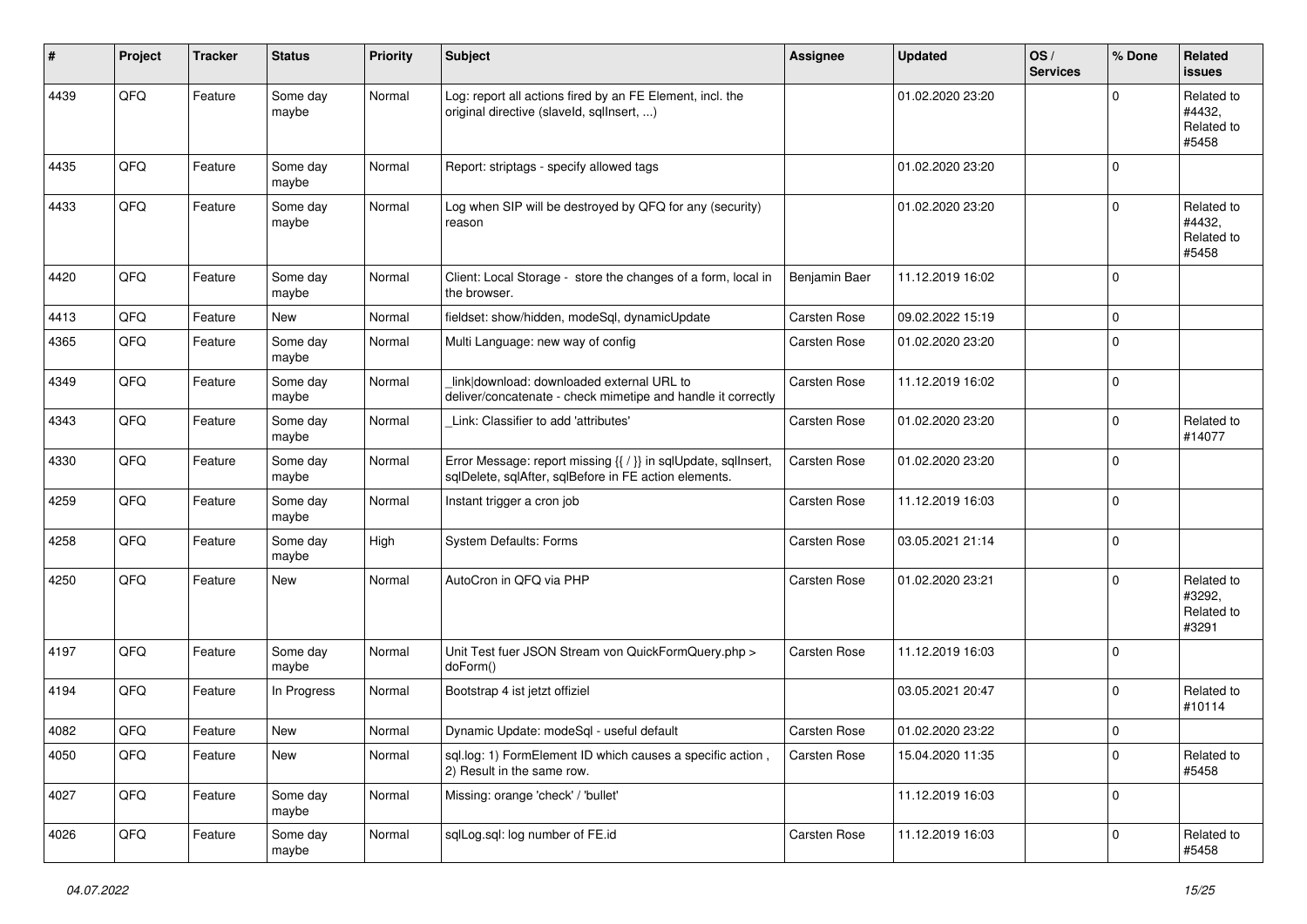| #    | Project | <b>Tracker</b> | <b>Status</b>     | <b>Priority</b> | <b>Subject</b>                                                                                                                                           | <b>Assignee</b>     | <b>Updated</b>   | OS/<br><b>Services</b> | % Done      | Related<br><b>issues</b>                    |
|------|---------|----------------|-------------------|-----------------|----------------------------------------------------------------------------------------------------------------------------------------------------------|---------------------|------------------|------------------------|-------------|---------------------------------------------|
| 4023 | QFQ     | Feature        | New               | Normal          | prepared statements - FE action: salveld, sqllnsert,<br>sqlUpdate, sqlDelete, sqlBefore, sqlAfter                                                        | Carsten Rose        | 11.12.2019 16:15 |                        | $\Omega$    |                                             |
| 4018 | QFQ     | Feature        | New               | Normal          | typeahead: long query parameter / answer triggers 'Attack<br>detected' and purges current SIP storage.                                                   | <b>Carsten Rose</b> | 29.06.2022 22:46 |                        | $\mathbf 0$ | Related to<br>#9077                         |
| 3991 | QFQ     | Feature        | Some day<br>maybe | Normal          | report: Columnname '_skipWrap' skips 'fbeg', 'fend'                                                                                                      | Carsten Rose        | 11.12.2019 16:03 |                        | $\Omega$    |                                             |
| 3990 | QFQ     | Feature        | Some day<br>maybe | High            | custom class definition: add space automatically                                                                                                         | <b>Carsten Rose</b> | 03.05.2021 21:14 |                        | $\mathbf 0$ |                                             |
| 3967 | QFQ     | Feature        | Some day<br>maybe | High            | Report: Checkbox, Radio, Dropdown, Input welches ohne<br>Submit funktioniert - 'Inline-Form'                                                             | <b>Carsten Rose</b> | 03.05.2021 21:14 |                        | $\mathbf 0$ |                                             |
| 3947 | QFQ     | Feature        | Some day<br>maybe | Normal          | Attack detectect: logout current user                                                                                                                    | Carsten Rose        | 11.12.2019 16:03 |                        | $\mathbf 0$ | Related to<br>#5458.<br>Related to<br>#6299 |
| 3942 | QFQ     | Feature        | Some day<br>maybe | Normal          | Action Elemente: neu generierte IDs via FE weitergeben                                                                                                   | <b>Carsten Rose</b> | 11.12.2019 16:03 |                        | $\mathbf 0$ | Related to<br>#3941                         |
| 3941 | QFQ     | Feature        | Some day<br>maybe | Normal          | sqlAfter: es sollten mehrere moeglich sein                                                                                                               | Carsten Rose        | 11.12.2019 16:03 |                        | $\mathbf 0$ | Related to<br>#3942                         |
| 3905 | QFQ     | Feature        | Some day<br>maybe | Normal          | Documentation: Best Practice anhand eines Online<br>Bewerbungstools                                                                                      | Carsten Rose        | 11.12.2019 16:03 |                        | $\mathbf 0$ |                                             |
| 3900 | QFQ     | Feature        | Some day<br>maybe | Normal          | Extend documentation of 'Copy / Paste'                                                                                                                   | Carsten Rose        | 11.12.2019 16:03 |                        | $\mathbf 0$ | Related to<br>#3899                         |
| 3880 | QFQ     | Feature        | Some day<br>maybe | Normal          | Form 'Form': anlegen einer Tabelle                                                                                                                       |                     | 14.01.2021 10:12 |                        | $\mathbf 0$ |                                             |
| 3879 | QFQ     | Feature        | Some day<br>maybe | Normal          | Form 'FormElement': Beim Feld 'name' rechts in der Notiz<br>einen Link einblenden - a) aktuelle Definition anzeigen, b)<br>Spalte in der Tabelle anlegen |                     | 11.12.2019 16:03 |                        | $\mathbf 0$ |                                             |
| 3878 | QFQ     | Feature        | Some day<br>maybe | Normal          | Form 'FormElement': Spalte 'name' typeAhead mit<br>Spaltennamen der Primarytable.                                                                        |                     | 11.12.2019 16:03 |                        | $\mathbf 0$ |                                             |
| 3877 | QFQ     | Feature        | Some day<br>maybe | Normal          | FormEditor: die Felder die aktuell nicht gebraucht werden<br>nur auf readonly/disabled setzen (nicht ausblenden > das<br>irritiert.                      | Carsten Rose        | 11.12.2019 16:03 |                        | $\mathbf 0$ |                                             |
| 3867 | QFQ     | Feature        | Priorize          | Normal          | Readonly Formular: Template Groups add/delete<br>ausbeldnen                                                                                              | <b>Carsten Rose</b> | 05.05.2021 22:12 |                        | $\mathbf 0$ |                                             |
| 3864 | QFQ     | Feature        | New               | Normal          | Encrypt / decrypt field                                                                                                                                  | Enis Nuredini       | 30.06.2022 16:29 |                        | $\pmb{0}$   |                                             |
| 3848 | QFQ     | Feature        | Some day<br>maybe | High            | Antivirus check fuer Upload files in qfq?                                                                                                                | Carsten Rose        | 03.05.2021 21:14 |                        | $\mathbf 0$ | Related to<br>#4131                         |
| 3727 | QFQ     | Feature        | New               | High            | Security: Session Hijacking erschweren                                                                                                                   | Carsten Rose        | 03.05.2021 21:14 |                        | 0           |                                             |
| 3708 | QFQ     | Feature        | Some day<br>maybe | Normal          | Form: input - 'specialchars', 'none'  gewisse tags erlauben,<br>andere verbieten                                                                         | Carsten Rose        | 11.12.2019 16:02 |                        | $\mathbf 0$ | Related to<br>#14320                        |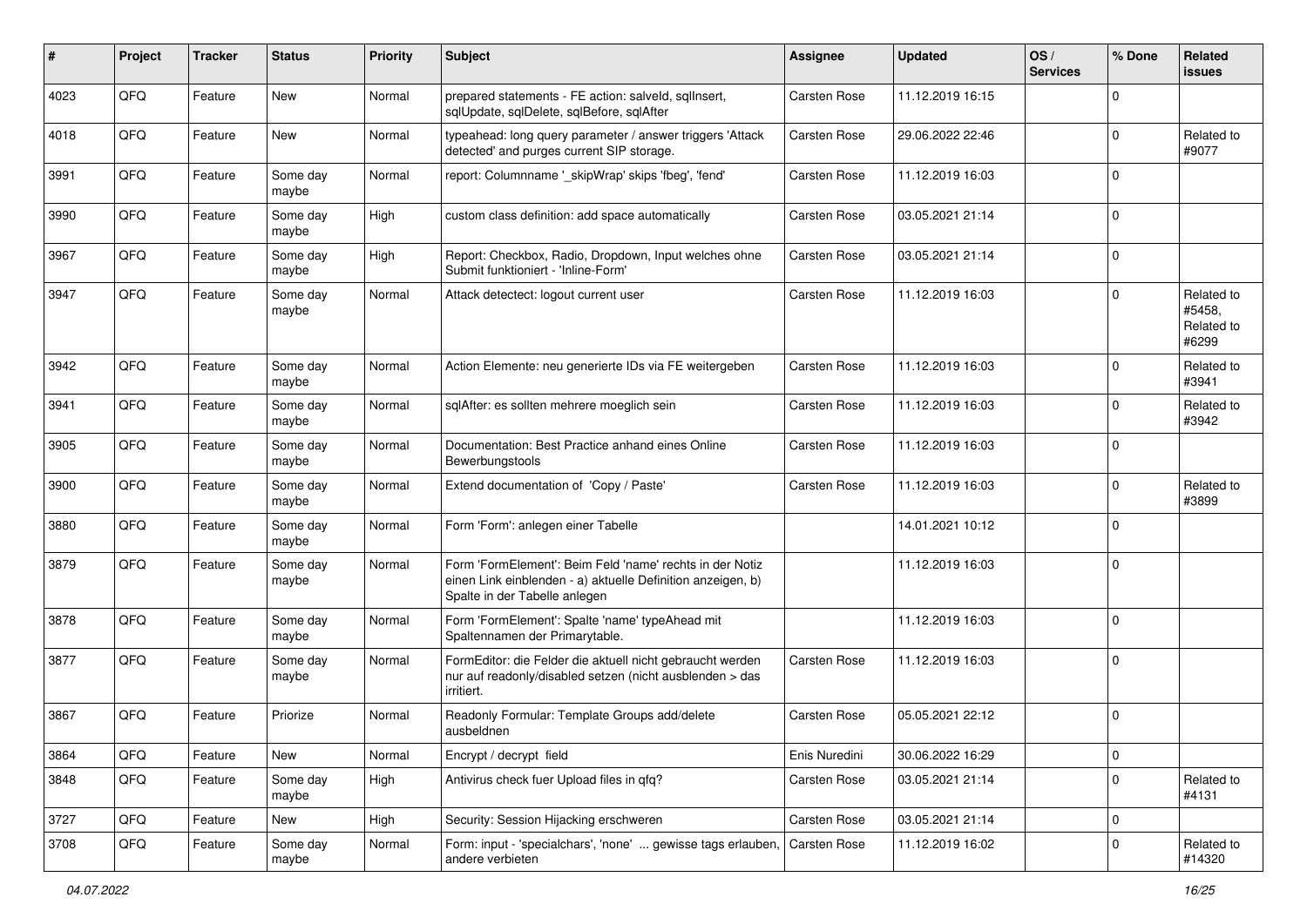| ∦    | Project | <b>Tracker</b> | <b>Status</b>     | <b>Priority</b> | <b>Subject</b>                                                                                                                               | <b>Assignee</b>     | <b>Updated</b>   | OS/<br><b>Services</b> | % Done      | Related<br><b>issues</b>                    |
|------|---------|----------------|-------------------|-----------------|----------------------------------------------------------------------------------------------------------------------------------------------|---------------------|------------------|------------------------|-------------|---------------------------------------------|
| 3692 | QFQ     | Feature        | Some day<br>maybe | Normal          | QFQ Webseite                                                                                                                                 | Benjamin Baer       | 11.12.2019 16:02 |                        | $\Omega$    | Related to<br>#5033                         |
| 3677 | QFQ     | Feature        | Some day<br>maybe | Normal          | wkhtmltopdf: FE User access prohibited, if client IP changes<br>\$TYPO3_CONF_VARS[FE][lockIP]                                                | Carsten Rose        | 11.12.2019 16:02 |                        | $\Omega$    |                                             |
| 3666 | QFQ     | Feature        | Some day<br>maybe | Normal          | a) Performance Messung: mysql_real_escape_string() im<br>Vergleich zu str_replace(), b) doppeltes Aufrufen von<br>mysql_real_escape_string() | <b>Carsten Rose</b> | 11.12.2019 16:02 |                        | $\Omega$    |                                             |
| 3646 | QFQ     | Feature        | Some day<br>maybe | Normal          | Moeglichkeit HTML Tags in Reports auszugeben (zu<br>enkodieren: htmlspecialchars)                                                            |                     | 11.12.2019 16:02 |                        | $\mathbf 0$ | Related to<br>#14320                        |
| 3617 | QFQ     | Feature        | Some day<br>maybe | Normal          | Load javascripts at bottom                                                                                                                   |                     | 11.12.2019 16:02 |                        | $\Omega$    |                                             |
| 3567 | QFQ     | Feature        | Some day<br>maybe | Low             | 'Save', 'Close', 'New' als FormElement                                                                                                       |                     | 11.12.2019 16:02 |                        | $\mathbf 0$ |                                             |
| 3537 | QFQ     | Feature        | Some day<br>maybe | Low             | SHOW COLUMNS FROM tableName - Extend '{{'<br>definition                                                                                      | Carsten Rose        | 11.12.2019 16:02 |                        | $\mathbf 0$ |                                             |
| 3504 | QFQ     | Feature        | <b>New</b>        | Normal          | Logging: welche Action FEs werden wann wie ausgefuehrt                                                                                       | Carsten Rose        | 01.02.2020 23:21 |                        | $\mathbf 0$ | Related to<br>#5458,<br>Related to<br>#4092 |
| 3495 | QFQ     | Feature        | Some day<br>maybe | Normal          | Predifined Parameter werden nicht in '+' (add new record)<br>SIP gerendert.                                                                  |                     | 11.12.2019 16:02 |                        | $\mathbf 0$ |                                             |
| 3458 | QFQ     | Feature        | Some day<br>maybe | Normal          | Display 'Edit Form Element'-Checkbox on form: should<br>depend on FE Group                                                                   | <b>Carsten Rose</b> | 11.12.2019 16:02 |                        | $\mathbf 0$ | Related to<br>#3447                         |
| 3457 | QFQ     | Feature        | Some day<br>maybe | Normal          | LDAP: concat multi values to one single entry                                                                                                | Carsten Rose        | 11.12.2019 16:02 |                        | $\mathbf 0$ |                                             |
| 3432 | QFQ     | Feature        | New               | Normal          | subrecord: dynamicUpdate                                                                                                                     | <b>Carsten Rose</b> | 11.06.2020 21:10 |                        | $\mathbf 0$ | Related to<br>#5691                         |
| 3415 | QFQ     | Feature        | Some day<br>maybe | Normal          | FE Login Box Templatefile                                                                                                                    | Benjamin Baer       | 11.12.2019 16:02 |                        | $\mathbf 0$ |                                             |
| 3385 | QFQ     | Feature        | Some day<br>maybe | Normal          | templateGroup: insert/update/delete non primary records                                                                                      | Carsten Rose        | 11.12.2019 16:02 |                        | $\Omega$    |                                             |
| 3350 | QFQ     | Feature        | Some day<br>maybe | Normal          | FormEditor: Hilfetext hinter 'checktype'                                                                                                     | <b>Carsten Rose</b> | 11.12.2019 16:02 |                        | $\Omega$    |                                             |
| 3332 | QFQ     | Feature        | Some day<br>maybe | Normal          | Uploads: Thumbnails, Details zum hochgeladenen File                                                                                          | Carsten Rose        | 11.12.2019 16:02 |                        | $\pmb{0}$   | Related to<br>#3264,<br>Related to<br>#5333 |
| 3331 | QFQ     | Feature        | Some day<br>maybe | Normal          | Default Tooltip fuer _page? Links: mit Form und Record ID                                                                                    | <b>Carsten Rose</b> | 11.12.2019 16:02 |                        | $\mathbf 0$ |                                             |
| 3291 | QFQ     | Feature        | Some day<br>maybe | Normal          | AutoCron websiteToken                                                                                                                        | Carsten Rose        | 11.12.2019 16:02 |                        | 0           | Related to<br>#4250                         |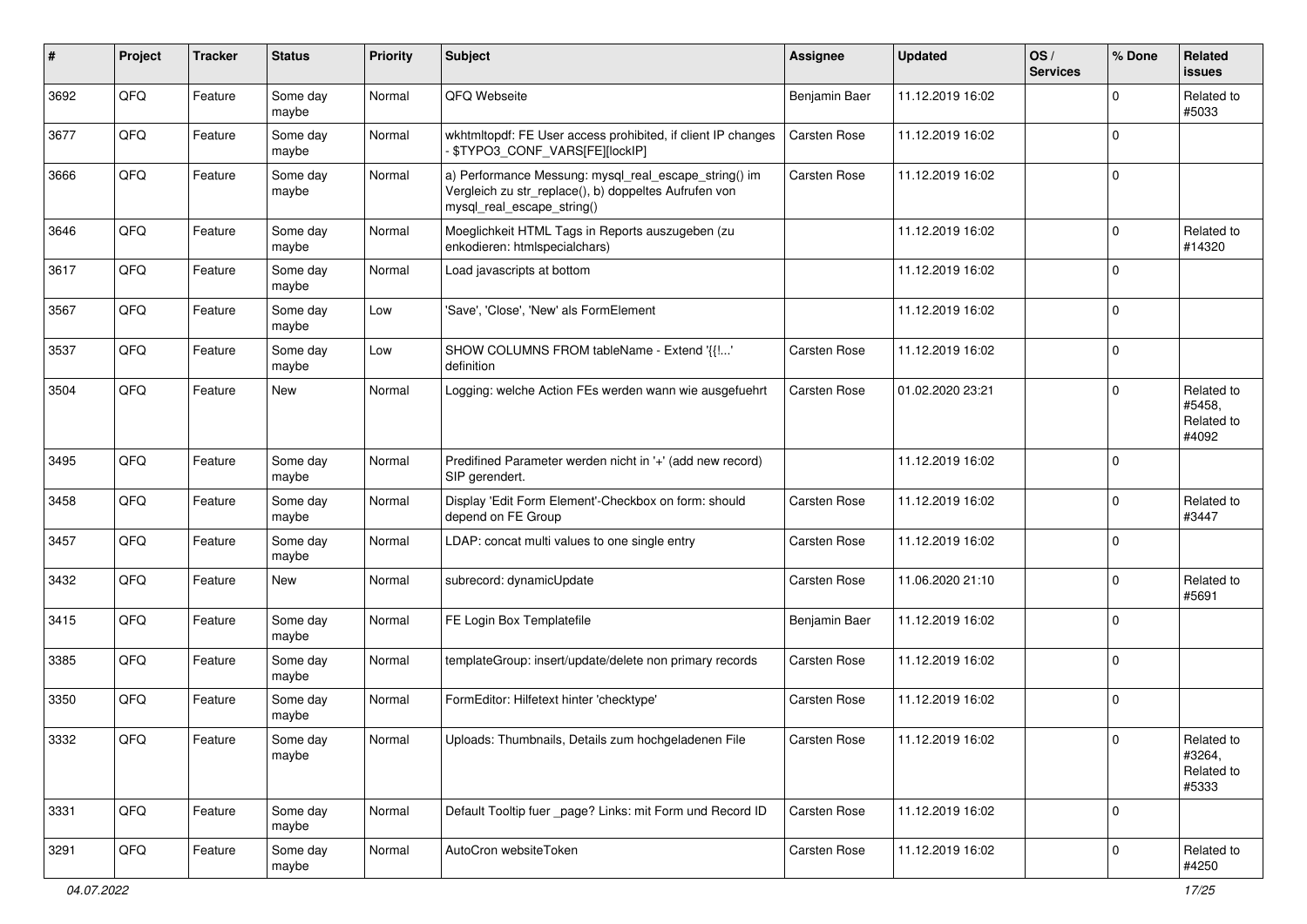| #     | Project | <b>Tracker</b> | <b>Status</b>     | <b>Priority</b> | Subject                                                                                                            | <b>Assignee</b>     | <b>Updated</b>   | OS/<br><b>Services</b> | % Done      | Related<br><b>issues</b>                     |
|-------|---------|----------------|-------------------|-----------------|--------------------------------------------------------------------------------------------------------------------|---------------------|------------------|------------------------|-------------|----------------------------------------------|
| 3285  | QFQ     | Feature        | Some day<br>maybe | Normal          | Zeichenlimit pro Feld: textarea / editor                                                                           | Carsten Rose        | 11.12.2019 16:02 |                        | $\Omega$    |                                              |
| 3273  | QFQ     | Feature        | Some day<br>maybe | Low             | Dirty Flag in Form                                                                                                 | Carsten Rose        | 11.12.2019 16:02 |                        | $\mathbf 0$ |                                              |
| 3267  | QFQ     | Feature        | Some day<br>maybe | Normal          | 2 Forms auf einer Seite: real + Read only                                                                          | <b>Carsten Rose</b> | 11.12.2019 16:03 |                        | $\Omega$    |                                              |
| 3216  | QFQ     | Feature        | Some day<br>maybe | Normal          | dynamic update für checkbox label2                                                                                 | <b>Carsten Rose</b> | 11.12.2019 16:03 |                        | $\mathbf 0$ | Related to<br>#2081                          |
| 2995  | QFQ     | Feature        | Some day<br>maybe | Normal          | Dropdown JQuery Plugin: 'chosen' - Moeglichkeit um Select<br>Listen mehr Funktion zu geben. Kein Bootstrap noetig. | Carsten Rose        | 11.12.2019 16:03 |                        | $\mathbf 0$ |                                              |
| 2950  | QFQ     | Feature        | Some day<br>maybe | Normal          | Inhalt QFQ Records als File                                                                                        |                     | 11.12.2019 16:03 |                        | $\mathbf 0$ |                                              |
| 2361  | QFQ     | Feature        | <b>New</b>        | Normal          | Logging wer/wann/wo welches Formular aufgerufen hat                                                                | Carsten Rose        | 11.12.2019 16:15 |                        | $\Omega$    | Related to<br>#4432,<br>Related to<br>#7480  |
| 2084  | QFQ     | Feature        | Some day<br>maybe | Normal          | Mailto mit encryption: Subrecord                                                                                   | Carsten Rose        | 11.12.2019 16:03 |                        | $\mathbf 0$ | Related to<br>#2082                          |
| 1946  | QFQ     | Feature        | Some day<br>maybe | Normal          | Kontrolle ob der ReadOnly Modus bei den<br>Formularelementen korrekt implementiert ist                             | <b>Carsten Rose</b> | 11.12.2019 16:03 |                        | $\mathbf 0$ |                                              |
| 1635  | QFQ     | Feature        | Some day<br>maybe | Normal          | QFQ Extension content record: weitere Optionen<br>einblenden.                                                      | <b>Carsten Rose</b> | 11.12.2019 16:03 |                        | $\mathbf 0$ |                                              |
| 1510  | QFQ     | Feature        | Some day<br>maybe | Normal          | jquery von google laden, falls das nicht geht lokal                                                                |                     | 11.12.2019 16:03 |                        | $\mathbf 0$ |                                              |
| 1253  | QFQ     | Feature        | Some day<br>maybe | Normal          | QF: Colorpicker                                                                                                    |                     | 11.12.2019 16:03 |                        | $\Omega$    |                                              |
| 1251  | QFQ     | Feature        | Some day<br>maybe | Normal          | QF: Combo                                                                                                          |                     | 11.12.2019 16:03 |                        | $\Omega$    |                                              |
| 1234  | QFQ     | Feature        | Some day<br>maybe | Normal          | QF: Record numbering: Im Grid soll in Spalte 1 optional die<br>laufende Nummer der Records angezeigt werden.       |                     | 01.02.2020 23:20 |                        | $\Omega$    |                                              |
| 955   | QFQ     | Feature        | Some day<br>maybe | Normal          | QF: Notizen vor/nach dem Form                                                                                      |                     | 01.02.2020 23:20 |                        | $\mathbf 0$ |                                              |
| 880   | QFQ     | Feature        | Some day<br>maybe | Urgent          | Security: PHP, SQL Injection, XSS                                                                                  |                     | 03.05.2021 21:14 |                        | $\mathbf 0$ | Related to<br>#14320                         |
| 14377 | QFQ     | Bug            | New               | Normal          | Documentation > General Tips: white page after migration                                                           | Enis Nuredini       | 19.06.2022 16:37 |                        | $\mathbf 0$ |                                              |
| 14323 | QFQ     | <b>Bug</b>     | In Progress       | Normal          | Report: render=both single - no impact                                                                             | Carsten Rose        | 19.06.2022 18:31 |                        | $\pmb{0}$   |                                              |
| 14322 | QFQ     | <b>Bug</b>     | New               | Normal          | Form Load: by default no scroll (save & close should be<br>visible)                                                | Enis Nuredini       | 15.06.2022 14:12 |                        | $\Omega$    | Related to<br>#14321,<br>Related to<br>#6232 |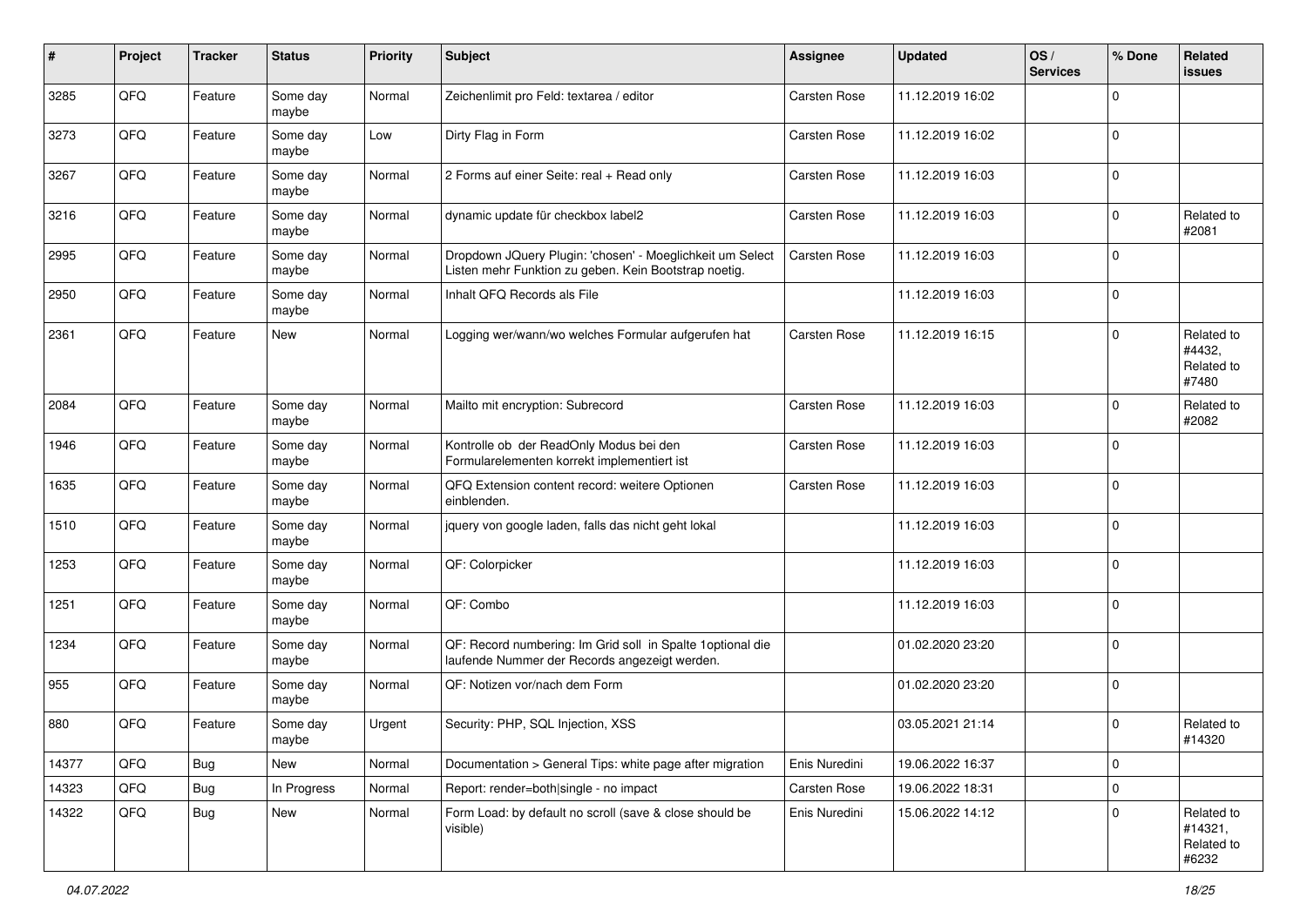| #     | Project | <b>Tracker</b> | <b>Status</b> | <b>Priority</b> | Subject                                                                                  | Assignee            | <b>Updated</b>   | OS/<br><b>Services</b> | % Done      | Related<br><b>issues</b>                         |
|-------|---------|----------------|---------------|-----------------|------------------------------------------------------------------------------------------|---------------------|------------------|------------------------|-------------|--------------------------------------------------|
| 14305 | QFQ     | Bug            | <b>New</b>    | Normal          | Inline Report editing does not create history entries                                    | Carsten Rose        | 10.06.2022 11:55 |                        | $\mathbf 0$ |                                                  |
| 14304 | QFQ     | Bug            | New           | Normal          | table sorter view safer does not work                                                    | Carsten Rose        | 10.06.2022 11:49 |                        | $\mathbf 0$ |                                                  |
| 14303 | QFQ     | Bug            | In Progress   | Normal          | datetime broken with picker                                                              | Enis Nuredini       | 04.07.2022 08:52 |                        | $\Omega$    | Related to<br>#12630                             |
| 14283 | QFQ     | <b>Bug</b>     | Priorize      | Normal          | HEIC / HEIF convert doesn't trigger                                                      | <b>Carsten Rose</b> | 19.06.2022 16:37 |                        | $\mathbf 0$ |                                                  |
| 14245 | QFQ     | Bug            | <b>New</b>    | Normal          | Form Save Btn bleibt disabled wenn Datumsfeld über<br>Datepicker geändert                | Enis Nuredini       | 27.05.2022 13:45 |                        | $\Omega$    | Related to<br>#13689                             |
| 14233 | QFQ     | <b>Bug</b>     | <b>New</b>    | Normal          | AS _link: question - HTML is not rendered                                                | <b>Carsten Rose</b> | 28.05.2022 11:02 |                        | $\mathbf 0$ |                                                  |
| 14175 | QFQ     | Bug            | In Progress   | Normal          | Opening a form with no QFQ Session cookie fails                                          | <b>Carsten Rose</b> | 03.06.2022 10:40 |                        | $\mathbf 0$ |                                                  |
| 14091 | QFQ     | <b>Bug</b>     | New           | Normal          | inconsistent template path for twig                                                      | <b>Carsten Rose</b> | 19.04.2022 18:36 |                        | $\mathbf 0$ |                                                  |
| 14077 | QFQ     | Bug            | <b>New</b>    | Normal          | As _link: Attribute 'class' missing by r:1 and r:3 - but should<br>set                   | <b>Carsten Rose</b> | 28.05.2022 11:02 |                        | $\mathbf 0$ | Related to<br>#5342,<br>Related to<br>#4343      |
| 13943 | QFQ     | <b>Bug</b>     | Priorize      | Normal          | unable to find formgroup                                                                 | Enis Nuredini       | 28.05.2022 11:03 |                        | $\mathbf 0$ |                                                  |
| 13899 | QFQ     | Bug            | ToDo          | Normal          | Selenium: zum laufen bringen                                                             | Enis Nuredini       | 25.03.2022 10:24 |                        | $\mathbf 0$ |                                                  |
| 13767 | QFQ     | <b>Bug</b>     | Feedback      | Normal          | date/time-picker: required shows up/down button orange                                   | Enis Nuredini       | 16.05.2022 23:16 |                        | $\mathbf 0$ |                                                  |
| 13716 | QFQ     | Bug            | <b>New</b>    | High            | Firefox ask to store username/password                                                   | Enis Nuredini       | 30.05.2022 09:31 |                        | $\mathbf 0$ | Related to<br>#13827                             |
| 13706 | QFQ     | Bug            | <b>New</b>    | Normal          | Wrong CheckType in FieldElement LastStatus of Form Cron                                  | <b>Carsten Rose</b> | 21.01.2022 18:20 |                        | $\mathbf 0$ |                                                  |
| 13689 | QFQ     | Bug            | <b>New</b>    | Normal          | Enter auf Eingabefeld mit ungültigem Wert führt zu blurry<br>Seite                       | Enis Nuredini       | 28.05.2022 10:53 |                        | $\Omega$    | Related to<br>#14245, Has<br>duplicate<br>#11891 |
| 13659 | QFQ     | Bug            | <b>New</b>    | Normal          | wrong sanitize class applied to R-store                                                  | <b>Carsten Rose</b> | 15.01.2022 14:23 |                        | $\mathbf 0$ |                                                  |
| 13647 | QFQ     | <b>Bug</b>     | New           | Normal          | Autofocus funktioniert nicht auf Chrome                                                  | Benjamin Baer       | 19.03.2022 17:44 |                        | $\mathbf 0$ |                                                  |
| 13592 | QFQ     | Bug            | <b>New</b>    | Normal          | QFQ Build Queue: das vergeben von Tags klappt nicht. Es<br>werden keine Releases gebaut. | <b>Carsten Rose</b> | 19.03.2022 17:45 |                        | $\Omega$    |                                                  |
| 13528 | QFQ     | <b>Bug</b>     | <b>New</b>    | Normal          | gfg.io > releases: es wird kein neues Release angelegt                                   | Benjamin Baer       | 19.03.2022 17:46 |                        | 0           |                                                  |
| 13460 | QFQ     | <b>Bug</b>     | <b>New</b>    | Normal          | Doc: Password set/reset  password should not processed<br>with 'html encode'             | <b>Carsten Rose</b> | 19.03.2022 17:46 |                        | $\mathbf 0$ |                                                  |
| 13451 | QFQ     | Bug            | New           | Normal          | Character Counter / Max Character: Problem in Safari                                     | Carsten Rose        | 15.04.2022 17:18 |                        | $\mathsf 0$ |                                                  |
| 13332 | QFQ     | <b>Bug</b>     | New           | Normal          | Multi Form: Required Felder werden visuell nicht markiert.                               | Carsten Rose        | 19.03.2022 17:47 |                        | $\pmb{0}$   |                                                  |
| 13331 | QFQ     | Bug            | New           | Normal          | Multi Form: Clear Icon misplaced                                                         | Carsten Rose        | 19.03.2022 17:47 |                        | $\pmb{0}$   |                                                  |
| 12989 | QFQ     | <b>Bug</b>     | New           | Normal          | empty string does not trigger dynamic update                                             | Enis Nuredini       | 28.05.2022 11:09 |                        | 0           |                                                  |
| 12974 | QFQ     | <b>Bug</b>     | New           | High            | Sanitize Queries in Action-Elements                                                      | Carsten Rose        | 07.12.2021 17:19 |                        | $\mathbf 0$ |                                                  |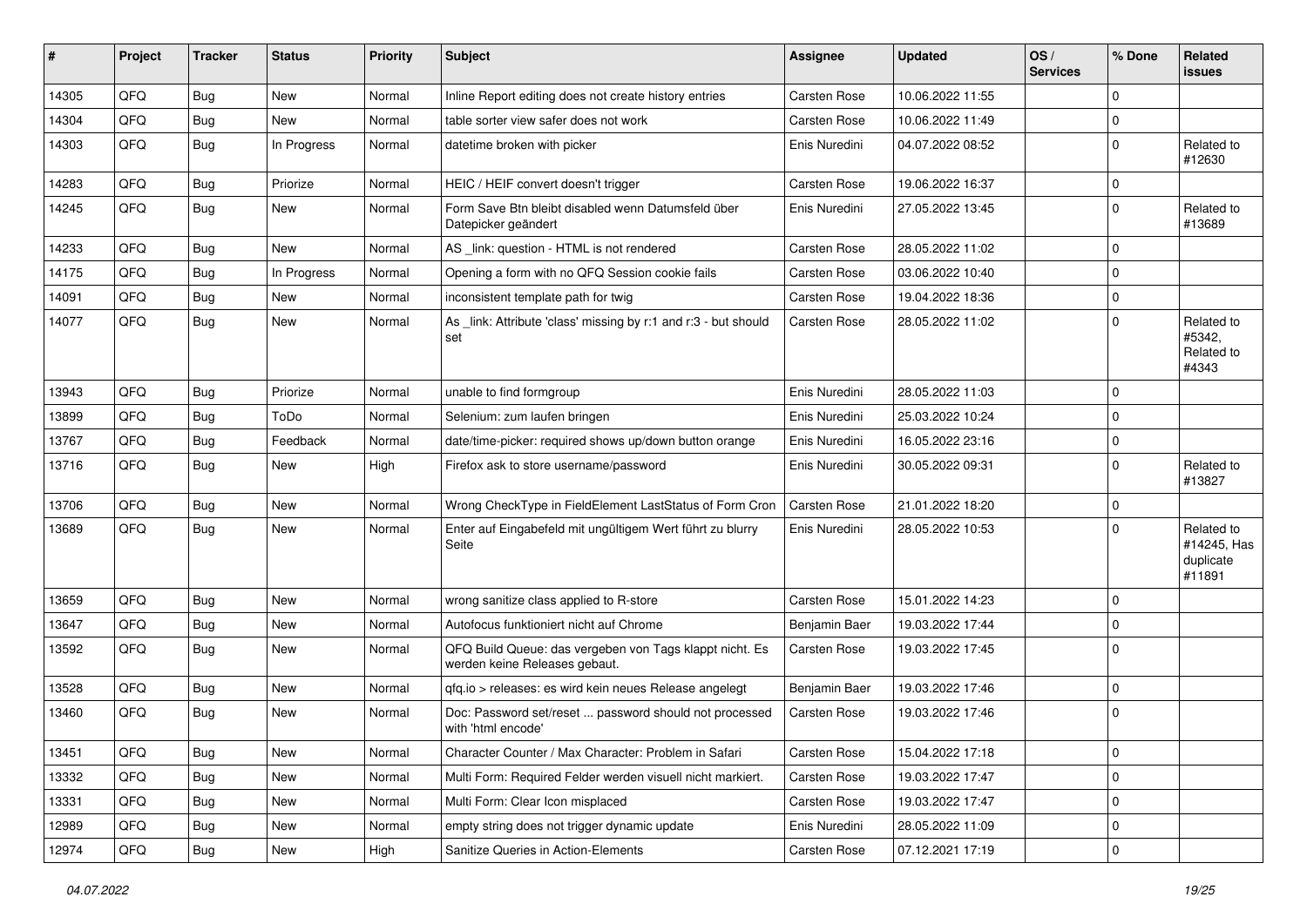| #     | Project | <b>Tracker</b> | <b>Status</b> | <b>Priority</b> | Subject                                                                                                                                             | <b>Assignee</b> | <b>Updated</b>   | OS/<br><b>Services</b> | % Done      | Related<br><b>issues</b>                      |
|-------|---------|----------------|---------------|-----------------|-----------------------------------------------------------------------------------------------------------------------------------------------------|-----------------|------------------|------------------------|-------------|-----------------------------------------------|
| 12716 | QFQ     | Bug            | <b>New</b>    | Normal          | template group: Pattern only applied to first instance                                                                                              | Carsten Rose    | 19.03.2022 17:47 |                        | $\mathbf 0$ |                                               |
| 12714 | QFQ     | Bug            | <b>New</b>    | Normal          | Conversion of GIF to PDF broken when GIF contains Alpha.                                                                                            | Carsten Rose    | 19.03.2022 17:49 |                        | $\mathbf 0$ |                                               |
| 12702 | QFQ     | <b>Bug</b>     | <b>New</b>    | High            | templateGroup: broken in multiDb Setup                                                                                                              | Carsten Rose    | 14.12.2021 16:02 |                        | $\mathbf 0$ |                                               |
| 12670 | QFQ     | <b>Bug</b>     | <b>New</b>    | High            | Dropdown-Menu classes können nicht mehr angegeben<br>werden                                                                                         | Carsten Rose    | 07.12.2021 17:19 |                        | $\mathbf 0$ |                                               |
| 12581 | QFQ     | Bug            | New           | Normal          | Form.forward=close: Record 'new' in new browser tab ><br>save (& close) >> Form is not reloaded with new created<br>record id and stays in mode=new | Carsten Rose    | 19.03.2022 17:48 |                        | $\mathbf 0$ |                                               |
| 12546 | QFQ     | Bug            | Feedback      | Normal          | Branch 'Development' - Unit Tests mit dirty workaround<br>angepasst                                                                                 | Carsten Rose    | 19.03.2022 17:48 |                        | $\mathbf 0$ |                                               |
| 12545 | QFQ     | Bug            | <b>New</b>    | Urgent          | sql.log not created / updated                                                                                                                       | Carsten Rose    | 14.12.2021 16:02 |                        | $\mathbf 0$ |                                               |
| 12520 | QFQ     | Bug            | <b>New</b>    | Normal          | Switch FE User: still active even FE User session expired                                                                                           | Carsten Rose    | 19.03.2022 17:48 |                        | $\mathbf 0$ |                                               |
| 12513 | QFQ     | Bug            | <b>New</b>    | High            | Implement server side check of maxlength                                                                                                            | Carsten Rose    | 07.12.2021 17:19 |                        | $\mathbf 0$ |                                               |
| 12512 | QFQ     | Bug            | <b>New</b>    | Normal          | Some MySQL Installation can't use 'stored procedures'                                                                                               | Carsten Rose    | 19.03.2022 17:48 |                        | $\mathbf 0$ |                                               |
| 12508 | QFQ     | Bug            | In Progress   | High            | gfg Form: sendMail                                                                                                                                  | Karin Niffeler  | 19.03.2022 17:48 |                        | $\mathbf 0$ |                                               |
| 12468 | QFQ     | Bug            | <b>New</b>    | Urgent          | Form: update Form.title after save                                                                                                                  | Carsten Rose    | 03.05.2021 21:12 |                        | $\mathbf 0$ |                                               |
| 12463 | QFQ     | Bug            | ToDo          | High            | QFQ Function: 'function' and 'sql' on same level - output of<br>sql is shown two times.                                                             | Carsten Rose    | 15.12.2021 16:31 |                        | $\mathbf 0$ |                                               |
| 12395 | QFQ     | Bug            | ToDo          | High            | QFQ Function: Result two times shown                                                                                                                | Carsten Rose    | 18.02.2022 08:59 |                        | $\mathbf 0$ |                                               |
| 12327 | QFQ     | Bug            | <b>New</b>    | Normal          | Copy to clipboard: Glyphicon can not be changed                                                                                                     | Carsten Rose    | 27.12.2021 17:59 |                        | $\mathbf 0$ |                                               |
| 12325 | QFQ     | Bug            | Priorize      | Normal          | MultiDB form.dblndex not working for report syntax                                                                                                  | Carsten Rose    | 07.09.2021 13:37 |                        | $\mathbf 0$ | Related to<br>#12145,<br>Related to<br>#12314 |
| 12187 | QFQ     | Bug            | New           | Normal          | Trigger FormAsFile() via Report: probably problem with multi   Carsten Rose<br>DB setup                                                             |                 | 20.03.2021 21:20 |                        | $\mathbf 0$ |                                               |
| 12133 | QFQ     | Bug            | <b>New</b>    | Normal          | NPM, phpSpreadSheet aktualisieren                                                                                                                   | Carsten Rose    | 15.03.2021 09:04 |                        | $\mathbf 0$ |                                               |
| 12066 | QFQ     | Bug            | <b>New</b>    | High            | enterAsSubmit: Forward wird nicht ausgeführt                                                                                                        | Enis Nuredini   | 29.05.2022 09:23 |                        | 0           |                                               |
| 12045 | QFQ     | Bug            | <b>New</b>    | Normal          | templateGroup afterSave FE: Aufruf ohne<br>sqlHonorFormElements funktioniert nicht                                                                  | Carsten Rose    | 18.02.2021 16:33 |                        | $\mathbf 0$ |                                               |
| 12040 | QFQ     | Bug            | New           | Normal          | FE Mode 'hidden' für zwei FEs auf einer Zeile                                                                                                       | Carsten Rose    | 18.02.2021 10:13 |                        | $\pmb{0}$   |                                               |
| 11752 | QFQ     | Bug            | New           | Normal          | checkbox renders multiple input elements with same name                                                                                             | Carsten Rose    | 17.12.2020 14:58 |                        | $\mathbf 0$ | Related to<br>#11750                          |
| 11715 | QFQ     | <b>Bug</b>     | New           | Normal          | acceptZeroAsRequired and requiredOffButMark do not<br>coincide                                                                                      |                 | 08.12.2020 12:13 |                        | $\mathbf 0$ |                                               |
| 11695 | QFQ     | <b>Bug</b>     | New           | Normal          | MultiForm required FE Error                                                                                                                         | Carsten Rose    | 04.12.2020 13:34 |                        | $\mathsf 0$ |                                               |
| 11668 | QFQ     | <b>Bug</b>     | New           | Normal          | Play function.sql - problem with mysql                                                                                                              | Carsten Rose    | 03.05.2021 20:48 |                        | $\mathbf 0$ |                                               |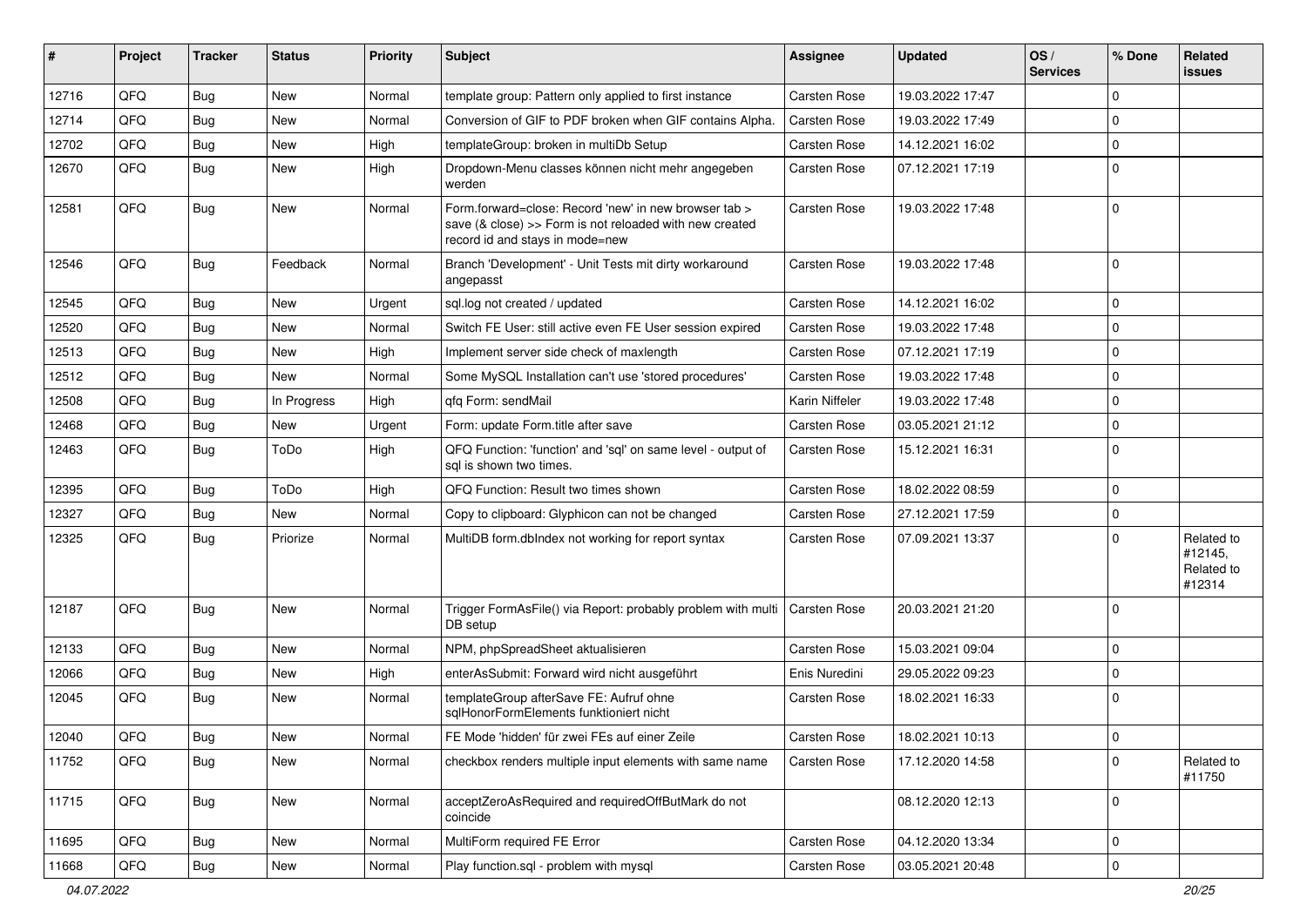| #     | Project | <b>Tracker</b> | <b>Status</b> | <b>Priority</b> | <b>Subject</b>                                                                      | <b>Assignee</b>     | <b>Updated</b>   | OS/<br><b>Services</b> | % Done      | Related<br>issues                                                                                                              |
|-------|---------|----------------|---------------|-----------------|-------------------------------------------------------------------------------------|---------------------|------------------|------------------------|-------------|--------------------------------------------------------------------------------------------------------------------------------|
| 11667 | QFQ     | <b>Bug</b>     | New           | Normal          | MySQL mariadb-server-10.3: Incorrect datetime value                                 | Carsten Rose        | 03.05.2021 20:48 |                        | $\mathbf 0$ |                                                                                                                                |
| 11630 | QFQ     | Bug            | Feedback      | High            | Bitte check ob CALL() in 20.11.0 noch so funktioniert wie in<br>20.4.1              | Enis Nuredini       | 28.05.2022 13:45 |                        | $\pmb{0}$   | Related to<br>#11325                                                                                                           |
| 11522 | QFQ     | <b>Bug</b>     | New           | Normal          | Aus/Einblenden von Reitern                                                          |                     | 13.11.2020 14:58 |                        | $\pmb{0}$   |                                                                                                                                |
| 11517 | QFQ     | <b>Bug</b>     | In Progress   | Normal          | extraButtonInfo Broken for multiple FormElements                                    | Carsten Rose        | 12.05.2022 13:12 |                        | $\pmb{0}$   | Related to<br>#7890,<br>Related to<br>#3811, Has<br>duplicate<br>#10905, Has<br>duplicate<br>#10553, Has<br>duplicate<br>#6779 |
| 11347 | QFQ     | <b>Bug</b>     | Feedback      | Normal          | If Bedingungen funktionieren nicht korrekt                                          | Christoph Fuchs     | 21.03.2021 20:37 |                        | $\mathbf 0$ |                                                                                                                                |
| 11239 | QFQ     | Bug            | New           | Normal          | Radiobutton (plain): horizontales Rendern abhängig vom<br>Datentyp in der Datenbank | Carsten Rose        | 30.09.2020 18:37 |                        | $\pmb{0}$   |                                                                                                                                |
| 11237 | QFQ     | <b>Bug</b>     | New           | High            | Radiobutton / parameter.buttonClass= btn-default - kein dirty<br>Trigger            | Benjamin Baer       | 03.05.2021 21:12 |                        | $\pmb{0}$   | Related to<br>#10766                                                                                                           |
| 11195 | QFQ     | Bug            | <b>New</b>    | Low             | Dynamic Update: Note not updated if new text is empty<br>(v20.4)                    |                     | 25.09.2020 11:14 |                        | $\pmb{0}$   |                                                                                                                                |
| 11057 | QFQ     | Bug            | New           | High            | Checkboxes ohne span.checkmark im Report werden<br>ausgeblendet                     | Benjamin Baer       | 03.05.2021 21:12 |                        | $\mathbf 0$ | Related to<br>#11039                                                                                                           |
| 10937 | QFQ     | <b>Bug</b>     | New           | Normal          | Fehler mit abhängigen Select- Feldern beim Positionieren                            | Carsten Rose        | 12.11.2020 23:45 |                        | $\pmb{0}$   |                                                                                                                                |
| 10890 | QFQ     | Bug            | New           | Normal          | AutoCron hangs                                                                      |                     | 20.07.2020 13:56 |                        | $\pmb{0}$   |                                                                                                                                |
| 10766 | QFQ     | Bug            | <b>New</b>    | High            | Radiobutton / parameter.buttonClass=btn-default: dynamic<br>update                  |                     | 03.05.2021 21:12 |                        | $\mathbf 0$ | Related to<br>#11237                                                                                                           |
| 10759 | QFQ     | <b>Bug</b>     | <b>New</b>    | Normal          | emptyMeansNull - Feld falsch aktualisiert                                           |                     | 12.11.2020 23:45 |                        | $\pmb{0}$   |                                                                                                                                |
| 10704 | QFQ     | <b>Bug</b>     | New           | Normal          | wkhtml problem rendering fullCalendar.js / fabric.js >><br>successor: puppeteer     | <b>Carsten Rose</b> | 12.11.2020 23:45 |                        | $\Omega$    | Related to<br>#5024,<br>Related to<br>#4650,<br>Related to<br>#10715                                                           |
| 10661 | QFQ     | <b>Bug</b>     | In Progress   | Normal          | Typo3 Warnungen                                                                     | Carsten Rose        | 07.09.2021 13:23 |                        | $\mathbf 0$ | Related to<br>#12440                                                                                                           |
| 10658 | QFQ     | <b>Bug</b>     | New           | Normal          | processReadOnly broken                                                              | Carsten Rose        | 27.05.2020 17:55 |                        | $\mathsf 0$ |                                                                                                                                |
| 10640 | QFQ     | <b>Bug</b>     | New           | High            | TypeAhead Tag: FE editierbar trotz readOnly                                         | Carsten Rose        | 03.05.2021 21:12 |                        | $\mathbf 0$ | Related to<br>#7795                                                                                                            |
| 10588 | QFQ     | <b>Bug</b>     | New           | Normal          | typeahed Tag: Doku anpassen                                                         | Carsten Rose        | 12.11.2020 23:45 |                        | $\mathsf 0$ |                                                                                                                                |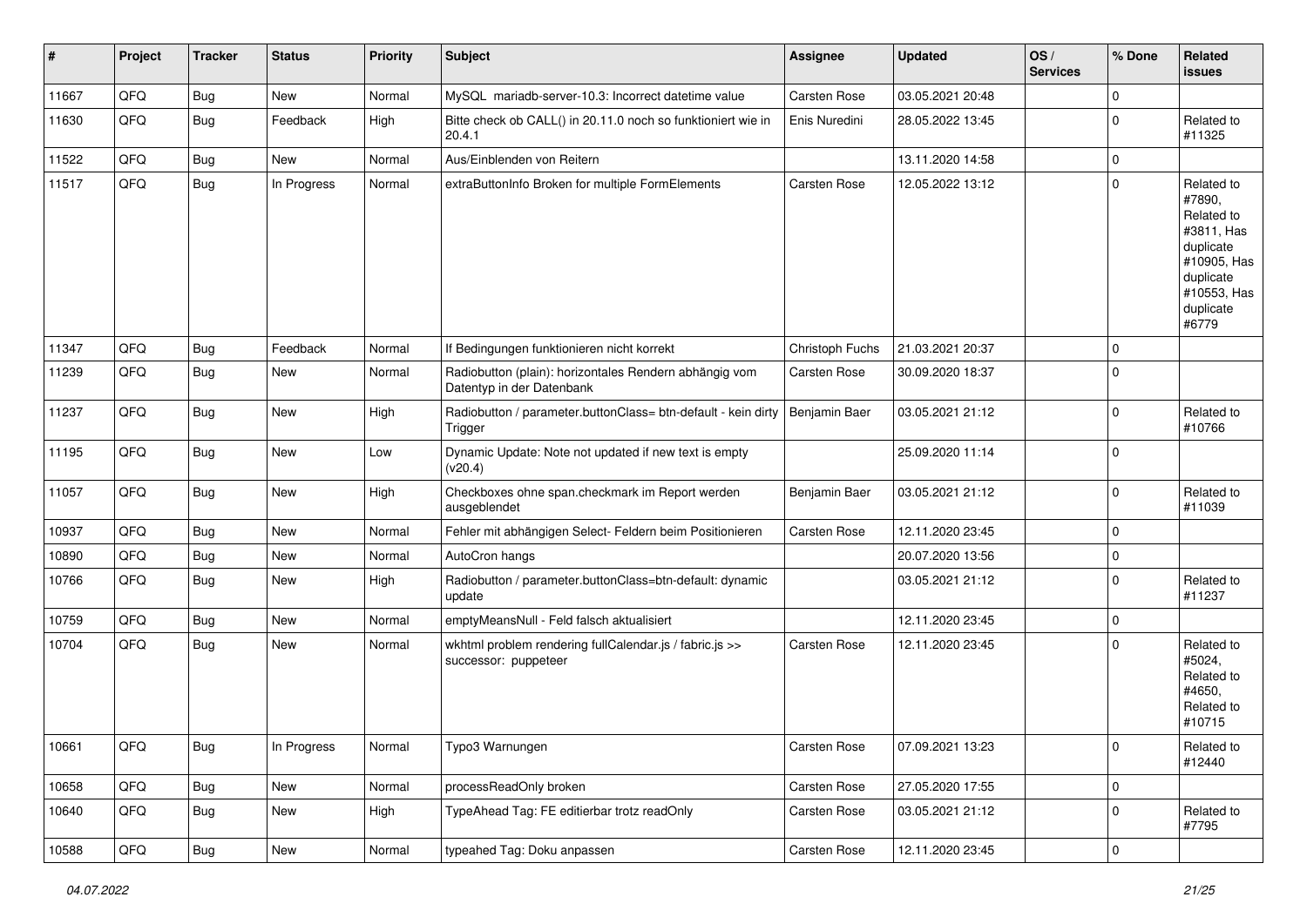| $\sharp$ | Project | <b>Tracker</b> | <b>Status</b>     | <b>Priority</b> | <b>Subject</b>                                                                                           | Assignee            | <b>Updated</b>   | OS/<br><b>Services</b> | % Done      | <b>Related</b><br>issues                                                |
|----------|---------|----------------|-------------------|-----------------|----------------------------------------------------------------------------------------------------------|---------------------|------------------|------------------------|-------------|-------------------------------------------------------------------------|
| 10508    | QFQ     | Bug            | <b>New</b>        | High            | Multi Form broken on Multi DB Instance                                                                   | <b>Carsten Rose</b> | 03.05.2021 21:12 |                        | $\mathbf 0$ |                                                                         |
| 10506    | QFQ     | Bug            | <b>New</b>        | High            | Template Group broken on MultiDB instance                                                                | <b>Carsten Rose</b> | 03.05.2021 21:12 |                        | $\pmb{0}$   | Related to<br>#10505                                                    |
| 10324    | QFQ     | <b>Bug</b>     | <b>New</b>        | Normal          | Excel Export mit Template funktioniert nur, wenn Template<br>vor uid kommt                               |                     | 30.03.2020 11:20 |                        | $\mathbf 0$ | Related to<br>#10257                                                    |
| 10322    | QFQ     | <b>Bug</b>     | <b>New</b>        | Normal          | FormElement / Radio: missing column 'enum' >> FE not<br>reported                                         | <b>Carsten Rose</b> | 07.05.2020 09:37 |                        | $\mathbf 0$ |                                                                         |
| 10082    | QFQ     | <b>Bug</b>     | <b>New</b>        | Normal          | FE.type=SELECT - 'sanatize' Class                                                                        | <b>Carsten Rose</b> | 07.05.2020 09:36 |                        | $\pmb{0}$   | Related to<br>#10081                                                    |
| 10081    | QFQ     | Bug            | <b>New</b>        | High            | Stale record lock after 'forbidden' character                                                            | <b>Carsten Rose</b> | 03.05.2021 21:12 |                        | $\mathbf 0$ | Related to<br>#10082,<br>Related to<br>#9789                            |
| 9975     | QFQ     | Bug            | Priorize          | Normal          | Dropdown Menu: 'r:3' broken                                                                              | Carsten Rose        | 01.02.2020 10:13 |                        | $\mathbf 0$ |                                                                         |
| 9958     | QFQ     | Bug            | Priorize          | Normal          | Broken subrecord query: no error message                                                                 | <b>Carsten Rose</b> | 05.02.2021 15:15 |                        | $\Omega$    |                                                                         |
| 9947     | QFQ     | Bug            | Priorize          | Normal          | Unwanted error message if missing 'typeAheadSqlPrefetch'                                                 | <b>Carsten Rose</b> | 01.02.2020 10:13 |                        | $\mathbf 0$ |                                                                         |
| 9898     | QFQ     | <b>Bug</b>     | Feedback          | Normal          | Formular trotz Timeout gespeichert                                                                       | Benjamin Baer       | 01.02.2020 15:56 |                        | $\mathbf 0$ |                                                                         |
| 9862     | QFQ     | Bug            | Priorize          | Normal          | Failed writing to sql mail qfq.log should throw an exception                                             | <b>Carsten Rose</b> | 01.02.2020 10:13 |                        | $\pmb{0}$   |                                                                         |
| 9855     | QFQ     | Bug            | <b>New</b>        | Normal          | <b>Required Check</b>                                                                                    |                     | 01.02.2020 15:56 |                        | $\pmb{0}$   |                                                                         |
| 9834     | QFQ     | Bug            | Priorize          | Normal          | Input elements with tag 'disabled' are missing on<br>form-submit: server option 'processReadOnly' broken | <b>Carsten Rose</b> | 07.12.2021 16:43 |                        | $\Omega$    | Related to<br>#9691,<br>Related to<br>#5305, Has<br>duplicate<br>#12331 |
| 9783     | QFQ     | Bug            | <b>New</b>        | Normal          | Email with special characters                                                                            | Carsten Rose        | 01.02.2020 23:22 |                        | $\mathbf 0$ |                                                                         |
| 9773     | QFQ     | Bug            | <b>New</b>        | Normal          | form.parameter.formModeGlobal=requiredOff                                                                | <b>Carsten Rose</b> | 01.02.2020 15:56 |                        | 0           |                                                                         |
| 9669     | QFQ     | Bug            | Some day<br>maybe | Normal          | Checkbox / Template Group: radio/checkbox visible broken<br>after 'add'                                  | <b>Carsten Rose</b> | 16.06.2021 13:47 |                        | $\mathbf 0$ | Related to<br>#8091                                                     |
| 9535     | QFQ     | Bug            | Feedback          | Normal          | Report:  AS '_vertical' - column to wide - vertical >> rot45,<br>rot <sub>90</sub>                       | Benjamin Baer       | 01.02.2020 15:56 |                        | $\Omega$    |                                                                         |
| 9534     | QFQ     | Bug            | Priorize          | Urgent          | FE.type=upload: 'Unknown Mode: ID"                                                                       | Carsten Rose        | 03.05.2021 21:14 |                        | $\mathbf 0$ | Related to<br>#9532                                                     |
| 9533     | QFQ     | Bug            | <b>New</b>        | Normal          | FE.type=upload: Check in 'beforeSave' if upload is given                                                 | <b>Carsten Rose</b> | 01.02.2020 23:22 |                        | $\Omega$    | Related to<br>#11523                                                    |
| 9531     | QFQ     | Bug            | New               | High            | FE File: Dynamic Update / modeSql / required detected even<br>it not set                                 | <b>Carsten Rose</b> | 11.06.2021 20:32 |                        | $\mathbf 0$ | Related to<br>#12398                                                    |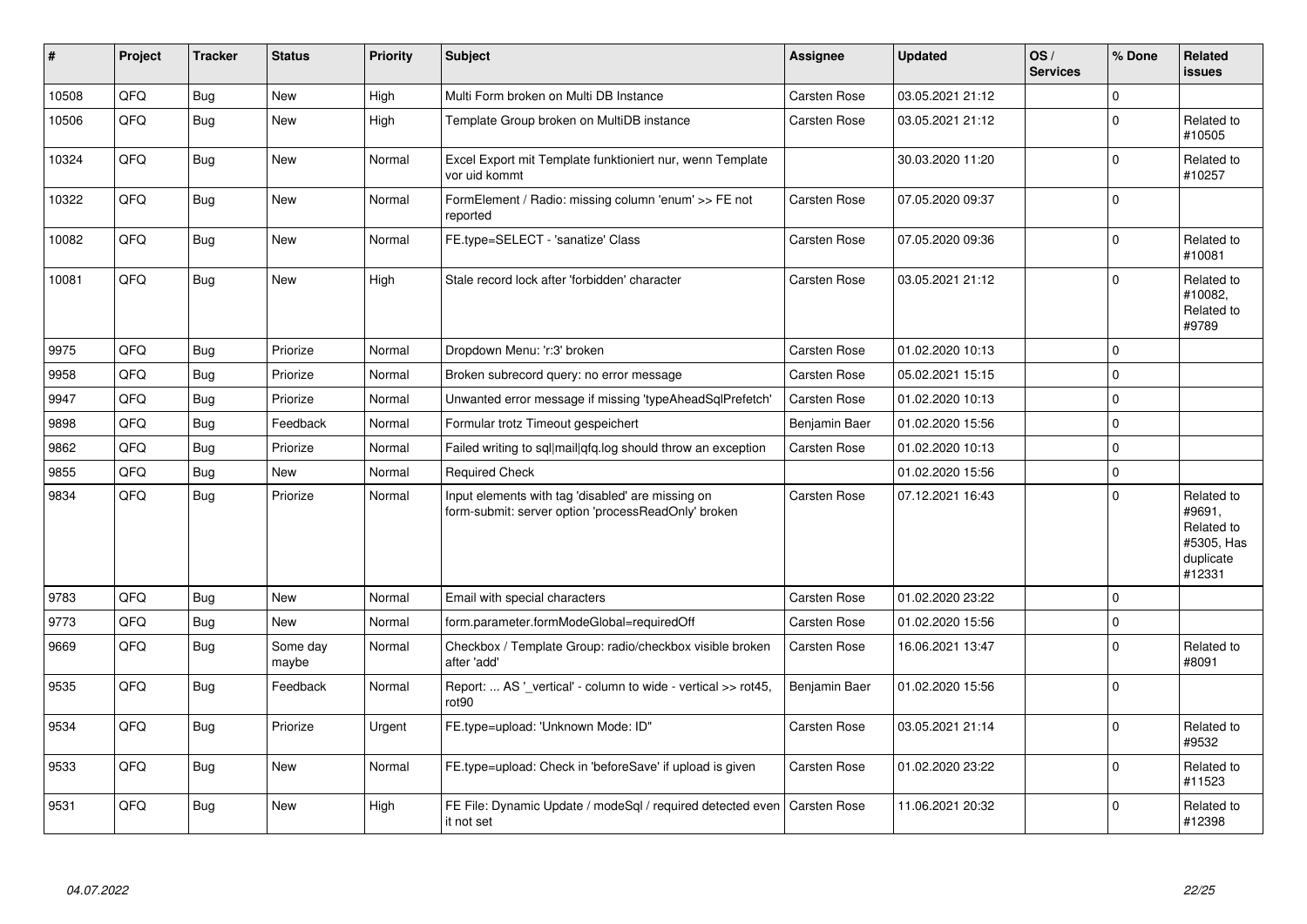| #    | Project | <b>Tracker</b> | <b>Status</b>     | <b>Priority</b> | <b>Subject</b>                                                                 | Assignee            | <b>Updated</b>   | OS/<br><b>Services</b> | % Done       | <b>Related</b><br><b>issues</b>              |
|------|---------|----------------|-------------------|-----------------|--------------------------------------------------------------------------------|---------------------|------------------|------------------------|--------------|----------------------------------------------|
| 9347 | QFQ     | Bug            | <b>New</b>        | High            | FE.type=upload with dynamic show/hidden: required not<br>detected              | Carsten Rose        | 12.06.2021 10:40 |                        | $\Omega$     | Related to<br>#5305.<br>Related to<br>#12398 |
| 9317 | QFQ     | Bug            | <b>New</b>        | Normal          | FE.type=note: with dynamic show/hidden an empty label<br>causes trouble        | Carsten Rose        | 01.02.2020 23:22 |                        | $\mathbf 0$  |                                              |
| 9281 | QFQ     | <b>Bug</b>     | Some day<br>maybe | Normal          | Allow STRICT_TRANS_TABLES                                                      | Carsten Rose        | 02.01.2021 18:43 |                        | $\Omega$     |                                              |
| 9177 | QFQ     | Bug            | <b>New</b>        | Normal          | Bug? QFQ tries to save an action FE, which has real<br>existing column name    | Carsten Rose        | 01.02.2020 23:22 |                        | $\mathsf 0$  |                                              |
| 9173 | QFQ     | Bug            | Priorize          | Urgent          | Stale Record Lock: Firefox                                                     | Carsten Rose        | 03.05.2021 21:14 |                        | $\mathbf 0$  | Related to<br>#9789                          |
| 9127 | QFQ     | Bug            | New               | Normal          | Error Message: change 'roll over' color - text not readable                    | Carsten Rose        | 01.02.2020 23:22 |                        | $\mathbf 0$  |                                              |
| 9126 | QFQ     | <b>Bug</b>     | Some day<br>maybe | Normal          | hidden Form elements are present in page source                                |                     | 02.01.2021 18:41 |                        | $\Omega$     |                                              |
| 9121 | QFQ     | <b>Bug</b>     | Priorize          | High            | sip links have r and dblndexData set                                           | Carsten Rose        | 12.06.2021 10:41 |                        | $\mathbf 0$  |                                              |
| 9077 | QFQ     | <b>Bug</b>     | <b>New</b>        | Normal          | typeAheadSql: report broken SQL                                                | Carsten Rose        | 29.06.2022 22:35 |                        | $\mathbf 0$  | Related to<br>#4018                          |
| 9024 | QFQ     | Bug            | Some day<br>maybe | Normal          | QFQ Einarbeitung                                                               |                     | 01.02.2020 15:56 |                        | $\mathbf{0}$ |                                              |
| 9020 | QFQ     | <b>Bug</b>     | Some day<br>maybe | Normal          | radio mit buttonClass und dynamicUpdate lassen sich nicht<br>kombinieren       |                     | 11.12.2019 16:01 |                        | $\mathbf 0$  |                                              |
| 9013 | QFQ     | Bug            | <b>New</b>        | Normal          | Error in Twig template not handled                                             | Carsten Rose        | 20.10.2021 13:43 |                        | $\pmb{0}$    |                                              |
| 8891 | QFQ     | <b>Bug</b>     | New               | High            | formSubmitLog: do not log passwords                                            | Enis Nuredini       | 25.03.2022 09:06 |                        | $\mathbf 0$  |                                              |
| 8668 | QFQ     | Bug            | <b>New</b>        | High            | Pill disabled: dyamic mode 'hidden' not respected - FE is still<br>required    | <b>Carsten Rose</b> | 03.05.2021 21:14 |                        | $\mathbf 0$  |                                              |
| 8431 | QFQ     | <b>Bug</b>     | <b>New</b>        | High            | autocron.php with wrong path                                                   | <b>Carsten Rose</b> | 03.05.2021 21:14 |                        | $\mathbf 0$  |                                              |
| 8316 | QFQ     | Bug            | Feedback          | Normal          | Documentation/Behaviour for Nested Queries and<br>Record-Store confusing       | Nicola Chiapolini   | 20.11.2019 09:14 |                        | $\mathbf 0$  |                                              |
| 8106 | QFQ     | Bug            | Some day<br>maybe | Normal          | Dynamic Update: Feld kann nicht auf empty zurückgesetzt<br>werden              | Carsten Rose        | 11.12.2019 16:01 |                        | $\mathbf 0$  |                                              |
| 8083 | QFQ     | Bug            | <b>New</b>        | High            | FormEditor: primary table list does not respect<br>'indexDb={{indexData:Y}}'   | Carsten Rose        | 03.05.2021 21:14 |                        | $\mathbf 0$  | Has<br>duplicate<br>#6678                    |
| 8049 | QFQ     | Bug            | <b>New</b>        | Normal          | FE.type=note, column 'value': text moves some pixel to top<br>after save       | Carsten Rose        | 01.02.2020 23:22 |                        | $\mathbf 0$  |                                              |
| 8037 | QFQ     | <b>Bug</b>     | Priorize          | Normal          | FE.type=upload (advanced mode): {{slaveId:V}} missing<br>during dynamic update | Carsten Rose        | 01.02.2020 10:13 |                        | $\Omega$     |                                              |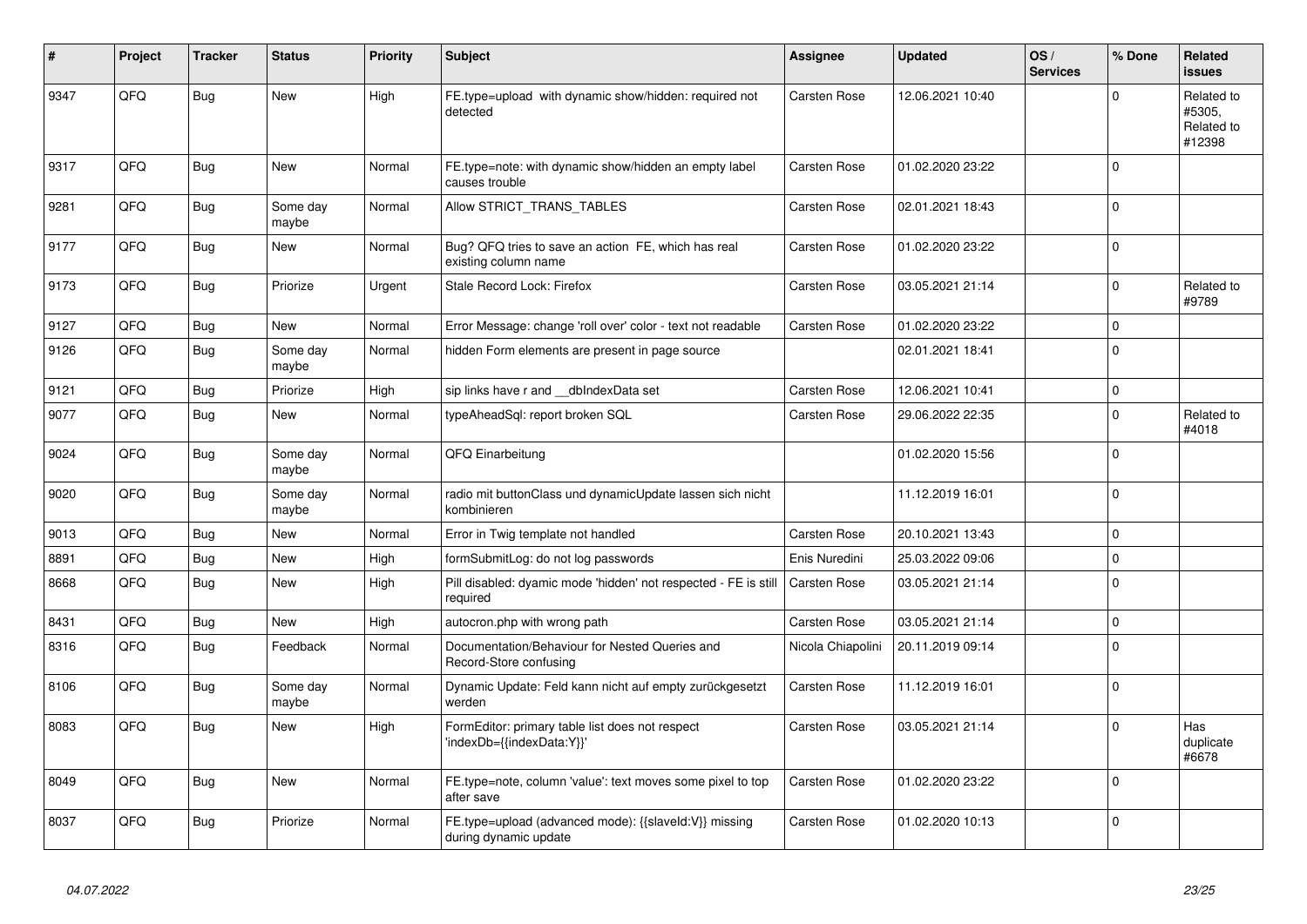| #    | Project | <b>Tracker</b> | <b>Status</b>     | <b>Priority</b> | Subject                                                                                                          | <b>Assignee</b>     | <b>Updated</b>   | OS/<br><b>Services</b> | % Done      | <b>Related</b><br><b>issues</b> |
|------|---------|----------------|-------------------|-----------------|------------------------------------------------------------------------------------------------------------------|---------------------|------------------|------------------------|-------------|---------------------------------|
| 7899 | QFQ     | <b>Bug</b>     | <b>New</b>        | High            | Fe.type=password / retype / required: always complain<br>about missing value                                     | <b>Carsten Rose</b> | 03.05.2021 21:14 |                        | $\mathbf 0$ |                                 |
| 7890 | QFQ     | Bug            | <b>New</b>        | Normal          | FormElement 'required': extraButtonInfo not aligned                                                              | Carsten Rose        | 11.06.2021 21:17 |                        | $\mathbf 0$ | Related to<br>#11517            |
| 7795 | QFQ     | <b>Bug</b>     | <b>New</b>        | Normal          | Readonly Form: Typeahead-Felder                                                                                  | Carsten Rose        | 01.02.2020 23:22 |                        | $\mathbf 0$ | Related to<br>#10640            |
| 7685 | QFQ     | <b>Bug</b>     | <b>New</b>        | Normal          | Open FormElement from QFQ error message and save<br>modified record: error about missing {{formId:F}}            | Carsten Rose        | 01.02.2020 23:22 |                        | $\mathbf 0$ |                                 |
| 7656 | QFQ     | <b>Bug</b>     | Priorize          | Normal          | FE with required, 'pattern' and 'extraButtonLock': always<br>complain about missing value                        | Carsten Rose        | 01.02.2020 10:13 |                        | $\mathbf 0$ |                                 |
| 7650 | QFQ     | <b>Bug</b>     | <b>New</b>        | High            | Optional do not show 'required' sign on FormElement                                                              | Carsten Rose        | 03.05.2021 21:14 |                        | $\mathbf 0$ |                                 |
| 7616 | QFQ     | <b>Bug</b>     | Priorize          | Normal          | Selectlist with Enum & Dynamic Update                                                                            | <b>Carsten Rose</b> | 01.02.2020 10:13 |                        | $\mathbf 0$ |                                 |
| 7574 | QFQ     | <b>Bug</b>     | <b>New</b>        | Normal          | Substitute error: form element not reported / dont parse<br>Form.note                                            | Carsten Rose        | 01.02.2020 23:21 |                        | $\mathbf 0$ |                                 |
| 7547 | QFQ     | Bug            | New               | Normal          | Error Message in afterSave: wrong parameter column<br>reported                                                   | Carsten Rose        | 01.02.2020 23:22 |                        | $\mathbf 0$ |                                 |
| 7524 | QFQ     | <b>Bug</b>     | <b>New</b>        | Normal          | QFQ throws a 'General Error' if 'fileadmin/protected/log/' is<br>not writeable                                   | <b>Carsten Rose</b> | 01.02.2020 23:22 |                        | $\mathbf 0$ |                                 |
| 7513 | QFQ     | <b>Bug</b>     | <b>New</b>        | Normal          | Radios not correct aligned                                                                                       | <b>Carsten Rose</b> | 01.02.2020 23:22 |                        | $\mathbf 0$ |                                 |
| 7512 | QFQ     | Bug            | <b>New</b>        | Normal          | FE: inputType=number >> 'pattern' is not respected                                                               | Carsten Rose        | 01.02.2020 23:22 |                        | $\mathbf 0$ |                                 |
| 7456 | QFQ     | Bug            | Some day<br>maybe | Low             | Todos in Code: solve or make ticket                                                                              | Carsten Rose        | 16.09.2021 15:10 |                        | $\mathbf 0$ |                                 |
| 7402 | QFQ     | <b>Bug</b>     | Some day<br>maybe | Normal          | thumbnail cache: outdated picture when permission denied<br>and permission resolved.                             |                     | 01.02.2020 23:20 |                        | $\mathbf 0$ |                                 |
| 7281 | QFQ     | <b>Bug</b>     | Some day<br>maybe | Normal          | Subrecords: on large screen separator line too short                                                             |                     | 01.02.2020 23:19 |                        | $\mathbf 0$ |                                 |
| 7261 | QFQ     | <b>Bug</b>     | New               | Normal          | Report pathFilename for user without path, only the filename                                                     | Carsten Rose        | 01.02.2020 23:21 |                        | $\mathbf 0$ |                                 |
| 7219 | QFQ     | <b>Bug</b>     | New               | Normal          | typeSheadSql / typeAheadSqlPrefetch: change to curly<br>braces                                                   | Carsten Rose        | 01.02.2020 23:21 |                        | $\mathbf 0$ |                                 |
| 7101 | QFQ     | Bug            | Some day<br>maybe | Normal          | 'form' in SIP and 'report' - breaks                                                                              |                     | 01.02.2020 23:20 |                        | $\mathbf 0$ |                                 |
| 7014 | QFQ     | <b>Bug</b>     | New               | Normal          | Sending invalid emails succeeds when<br>debug.redirectAllMailTo is set                                           | <b>Carsten Rose</b> | 01.02.2020 23:21 |                        | $\mathbf 0$ |                                 |
| 7002 | QFQ     | <b>Bug</b>     | New               | Normal          | Dynamic Update: row does not disappear / appear                                                                  | Carsten Rose        | 01.02.2020 23:22 |                        | $\mathbf 0$ |                                 |
| 6912 | QFQ     | <b>Bug</b>     | New               | Normal          | error Message Var 'deadline' already set in SIP - in Form<br>with FE.value={{deadline:R:::{{deadlinePeriod:Y}}}} | Carsten Rose        | 01.02.2020 23:21 |                        | $\mathbf 0$ |                                 |
| 6677 | QFQ     | Bug            | New               | Normal          | Error message FE Action Element: no/wrong FE reference<br>who cause the problem.                                 | Carsten Rose        | 01.02.2020 23:21 |                        | $\mathbf 0$ |                                 |